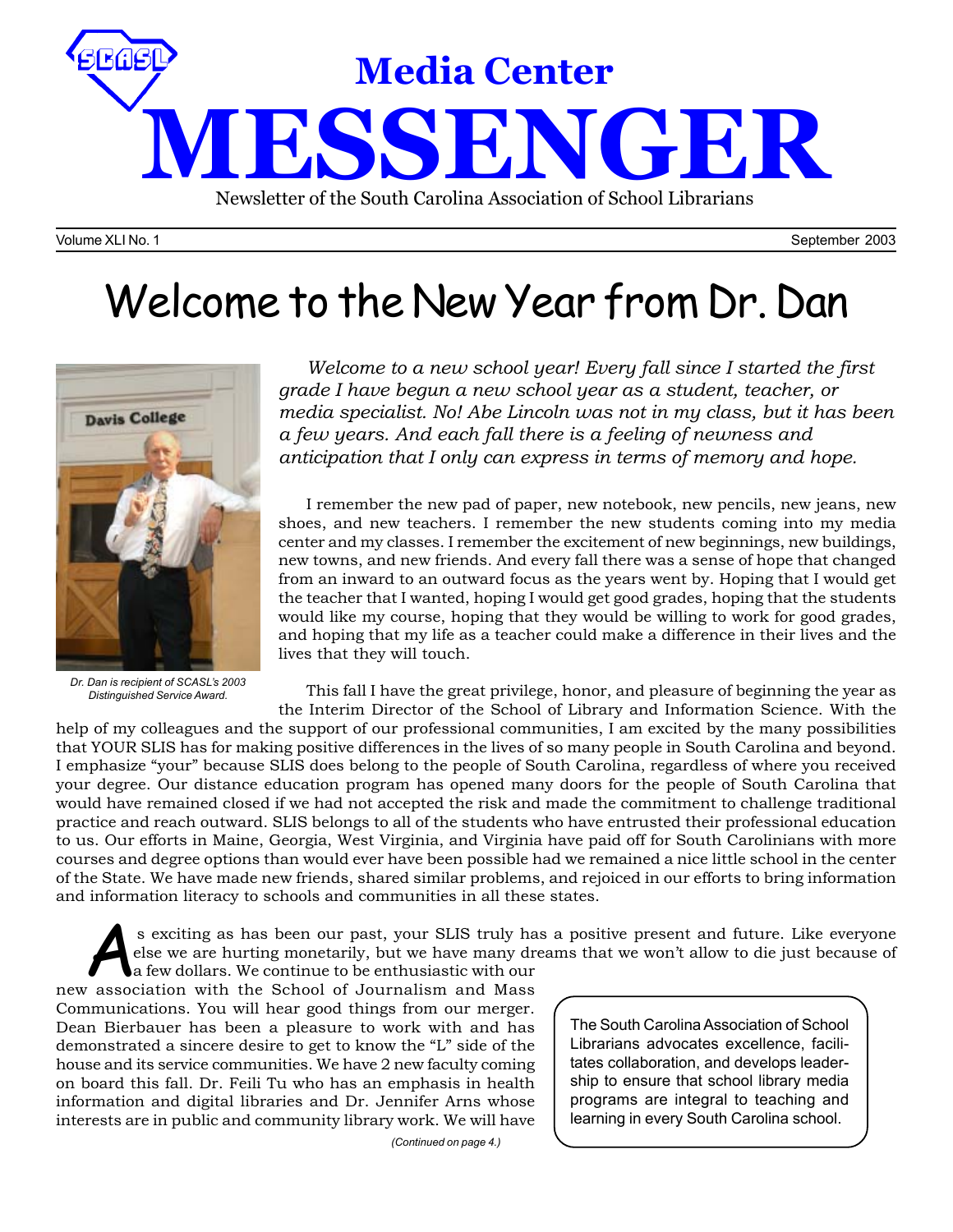# Back to school@ your library



Martha Taylor, President SCASL *martha\_taylor@charter.net*

I hope that each of you has had a successful beginning to the new school year! An interesting aspect of our jobs as school library media specialists and educators is the cyclical nature of the school year. According to the Merriam-Webster Dictionary online [http://www.mw.com/home.htm] the word cycle is defined as "an interval of time

during which a sequence of a recurring succession of events or phenomena is completed." The second definition is "a course or series of events or operations that recur regularly and usually lead back to the starting point." Doesn't this ancient term (from the Greek *kyklus*) describe the 21st century school year well?

Our SCASL cycle has also begun, and I hope that the events, projects, publications, and services our organization provides will be stimulating, pertinent, and enjoyable. The new fiscal and administrative year began July 1, and your board, committees, and regional network have been hard at work preparing for a phenomenal year. Please make sure your membership is current so you won't miss a single thing!

Claudia Myers and I represented SCASL at the AASL Affiliate Assembly meetings at ALA in Toronto in June. The ALA Council unanimously passed a resolution in support of school libraries and school librarians. Nancy Zimmerman's fantastic AASL President's program featured a presentation by Ellin Keene, author of *Mosaic of* **Thought**, on the school librarian's role in successful reading instruction. I participated in a panel, along with Barbara Jeffus and John McGinnis of California, on legislative advocacy for school libraries. Links to the resolution and handouts from these sessions are available on the AASL Web site [http://www.ala.org/aasl]. AASL created and submitted a strong statement of the importance of the school library media program to student achievement to the U.S. Department of Education in response to requests for input into the new National Educational Technology Plan. This document is available on the Web at [http://www.vema.gen.va.us/NETPdocument.html].

Robbie Van Pelt and the 2004 SCASL Conference committee have a wonderful state conference planned for March 24 –26, 2004, at Palmetto Expo in Greenville. Mark your calendars now for a not-to-be-missed experience. Congratulations and special thanks to Robbie – congratulations on her recent election as SCASL president-elect, and thanks for her willingness to serve!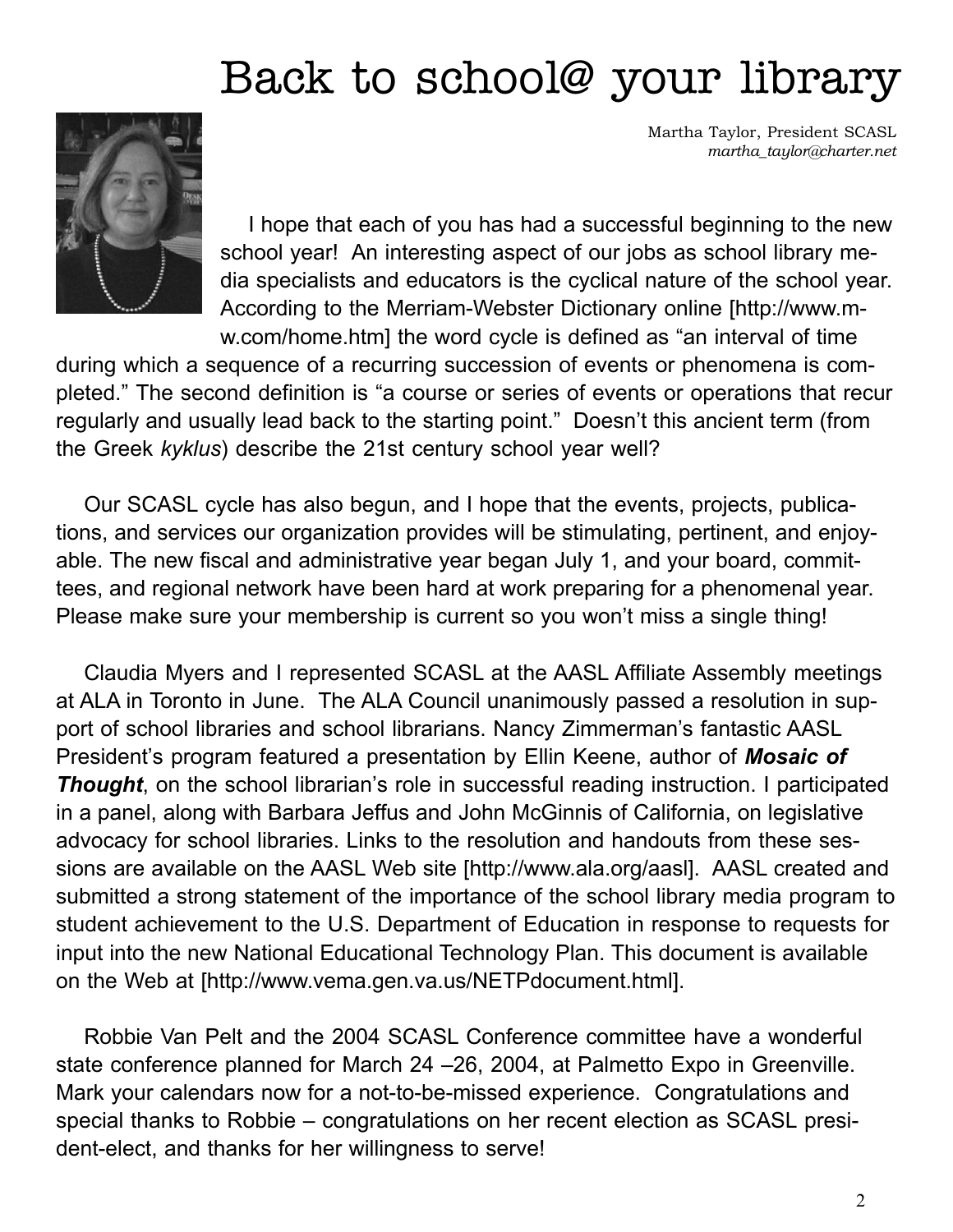## *Media Center Messenger on line!*

MCM Electronic version will be available at the SCASL Web site — look for the links at http://www.scasl.net/editorial.htm starting September 15!

### Calendar of Events

September 2003 Library Card Sign-Up Month

September 20 - 27, 2003 National Banned Books Week

September 26 - 27, 2003 Authors on the Beach, Myrtle Beach SC

October 1 -3, 2003 SC EdTech 2003, Myrtle Beach SC

> October 19 - 26, 2003 Teen Read Week

October 22 - 26, 2003 AASL National Conference, Kansas City

November 17 - 23, 2003 Children's Book Week "Free to Read"

> January 9-14, 2004 ALA Midwinter Meeting

March 2, 2004 Read Across America Day

March 24 - 26, 2004 SCASL Annual Conference, Greenville

> April 2004 National Poetry Month

April 12-18, 2004 Young People's Poetry Week

April 18 - 24, 2004 National Library Week

June 24-30, 2004 ALA Annual Conference

### **Panning for Gold SLIS Continuing Education Workshops**

Book repair, grant writing, understanding MARC are just three of the topics offered this Fall.

**For complete schedule or further information www.libsci.sc.edu/ ce/pangold.htm Or phone: 803-777-5277**

## **Keep in Touch**

### **SCASL:**

Bobbie Hartley, Executive Secretary E-mail: SCASL@att.net Write: SCASL, P.O. Box 2442, Cola, SC 29202 Phone: (803) 796-8427 Fax: (803) 794-2585 Web Page: SCASL.net

### **SCASL listserv:**

To send a message: SCASL-LS@vm.sc.edu To subscribe: listserv@vm.sc.edu - no subject Type: Subscribe SCASL-LS yourfirstname yourlastname

### *The Media Center Messenger***:**

Send all suggestions, corrections, articles, and ideas to *jmoggles@bellsouth.net*

#### *Other important addresses:*

**SC Dept. of Education:** www.state.sc.us/sde/ **SCLA:** www.scla.org **SC State Library:** www.state.sc.us/scsl **ALA:** www.ala.org **AASL:** www.ala.org/aasl

### Contents

| Discus: Changes for the New School Year  6  |  |
|---------------------------------------------|--|
| School Library Media Services7              |  |
|                                             |  |
| AASL 2003 Crystal Apple Awards11            |  |
| Professional Title Book Reviews 12          |  |
|                                             |  |
| SC Book Award Nominees14                    |  |
| Book Award News  15                         |  |
|                                             |  |
| Welcome Aboard the S.S. Reading             |  |
|                                             |  |
| Collaborating to Increase Student           |  |
| Achievement in Social Studies 18            |  |
|                                             |  |
| Application to Present  20                  |  |
| Literacy and Learning@Your Library 21       |  |
| Why should you become a member of SCASL? 22 |  |
| Why should you join the SCASL listserv? 23  |  |
|                                             |  |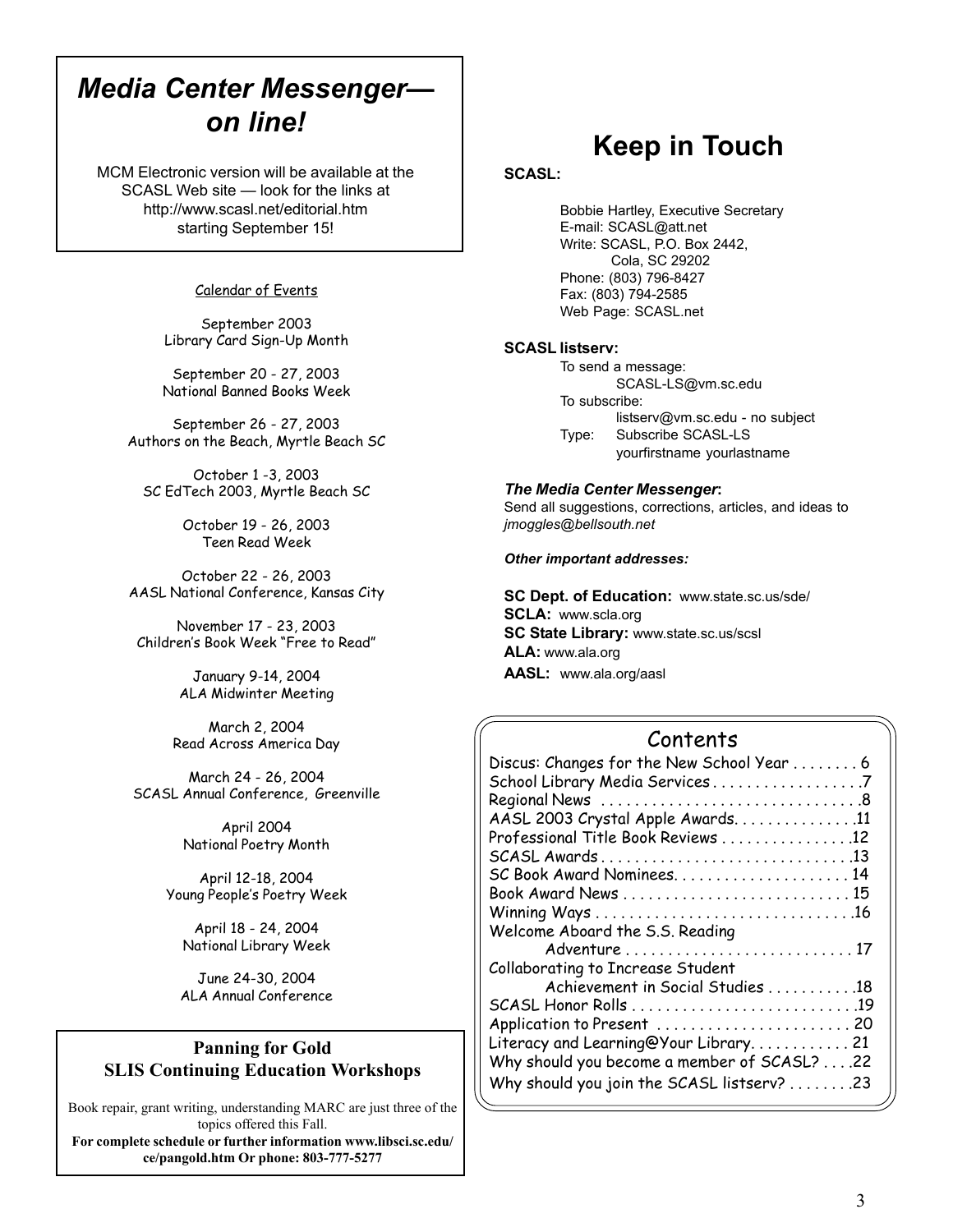another new faculty member in the spring, Dr. Jennifer Marshall who has a specialization in digital preservation and archives. In the fall we will begin the search for 2 additional faculty to join us in the fall of 2004. In 1982 when we began offering courses to the people of South Carolina using telecommunications delivery, we were able to offer 1 and sometimes 2 courses in a semester—hardly adequate for folks to pursue a degree. This fall semester we will offer 15 courses for distant students in South Carolina, Maine, and Virginia with degree programs for all not only a possibility, but a reality. SLIS is ranked by *US News and World Report* as the top program in the nation without a doctoral program and our school library media program is ranked 3rd with top rankings also for our health information and public library service education programs.

Uur past and present have been made possible because we have received tremendous support from<br>he professional community in South Carolina, especially SCASL. The faculty and staff are deeply<br>grateful to you for your support the professional community in South Carolina, especially SCASL. The faculty and staff are deeply that will shine for generations to come.

I certainly would be remiss if I didn't give at least a little lecture and reading assignment. It just couldn't be a Dr. Dan moment without that. But seriously, we are facing a critical time for ourselves as individual professionals and as members of the profession at large, statewide and nationally. It is important to feel a sense of tension if growth is to occur. Anxiety, on the other hand, is crippling. With budget woes, feelings of invisibility, and heaps of responsibilities with limited rewards it is understandable that what should be creative tension can give way to destructive anxiety. The key is the resolve and confidence that we must have in our value to the children, teachers, schools, and communities we serve. The value we must feel of our own self worth. We must not only have those deep feelings about ourselves, we must communicate them to all those with whom we work.

I would like to offer you a couple of readings for your new year.

Champlin, Connie and David Loertscher. "Reinvent Your School's Library and Watch Student Academic Achievement Soar." Principal Leadership March 2003: 67-70. (http://www.indianalearns.org/ introleadership.asp) Includes a comprehensive list of the available research for informed opinion/evidenced based practice.

Eisenberg, Michael with Miller, Danielle. "This Man Wants to Change Your Job" School Library Journal, September, 2002. (http://slj.reviewsnews.com/index.asp?layout=article&articleid=CA240047&publication=slj) A case and strategy for developing an effective service and advocacy campaign.

Haycock, Ken. *The Crisis in Canada's School Libraries: The Case for Reform and Reinvestment.* (http:// www.peopleforeducation.com/librarycoalition/Report03.pdf) Our northern neighbors share many of our problems. Ken, as usual, provides insights and suggestions that will be useful in South Carolina.

Todd, Ross. "Transitions for preferred futures of school libraries: Knowledge space, not information place Connections, not collections Actions, not positions Evidence, not advocacy." Key Note at the The 2001 IASL Conference in Auckland, New Zealand (http://www.iasl-slo.org/virtualpaper2001.html). I agree with many of the issues that Todd raises and I think we can get some mileage from jumping on the Evidenced Based Band Wagon, but I have real reservations about his construction of dichotomies of either/or and his total lack of inclusion of Information Power II. But there are good points here for us to consider.

s a part of the association-wide <u>ALA Campaign for America's Libraries (http://www.ala.org/<br>Template.cfm?Section=Campaign\_for\_Americas\_Libraries ), AASL will unveil our "@ your libraries"<br>school library campaign at the AA</u> Template.cfm?Section=Campaign\_for\_Americas\_Libraries ), AASL will unveil our "@ your library" school library campaign at the AASL 11th National Conference in Kansas City, Missouri this October. It is still not too late to make plans to go! Information Matters @ AASL Kansas City promises to be one of the richest yet for all of us in the profession. For more information about the conference go to (http:// www.ala.org/aaslhomeTemplate.cfm?Section=AASL).

Recently I discovered a rule of thumb formula for presenting new ideas, projects, or changes to the status quo—3-30-3. You have approximately 3 minutes to describe your idea, project, or suggestion for change to an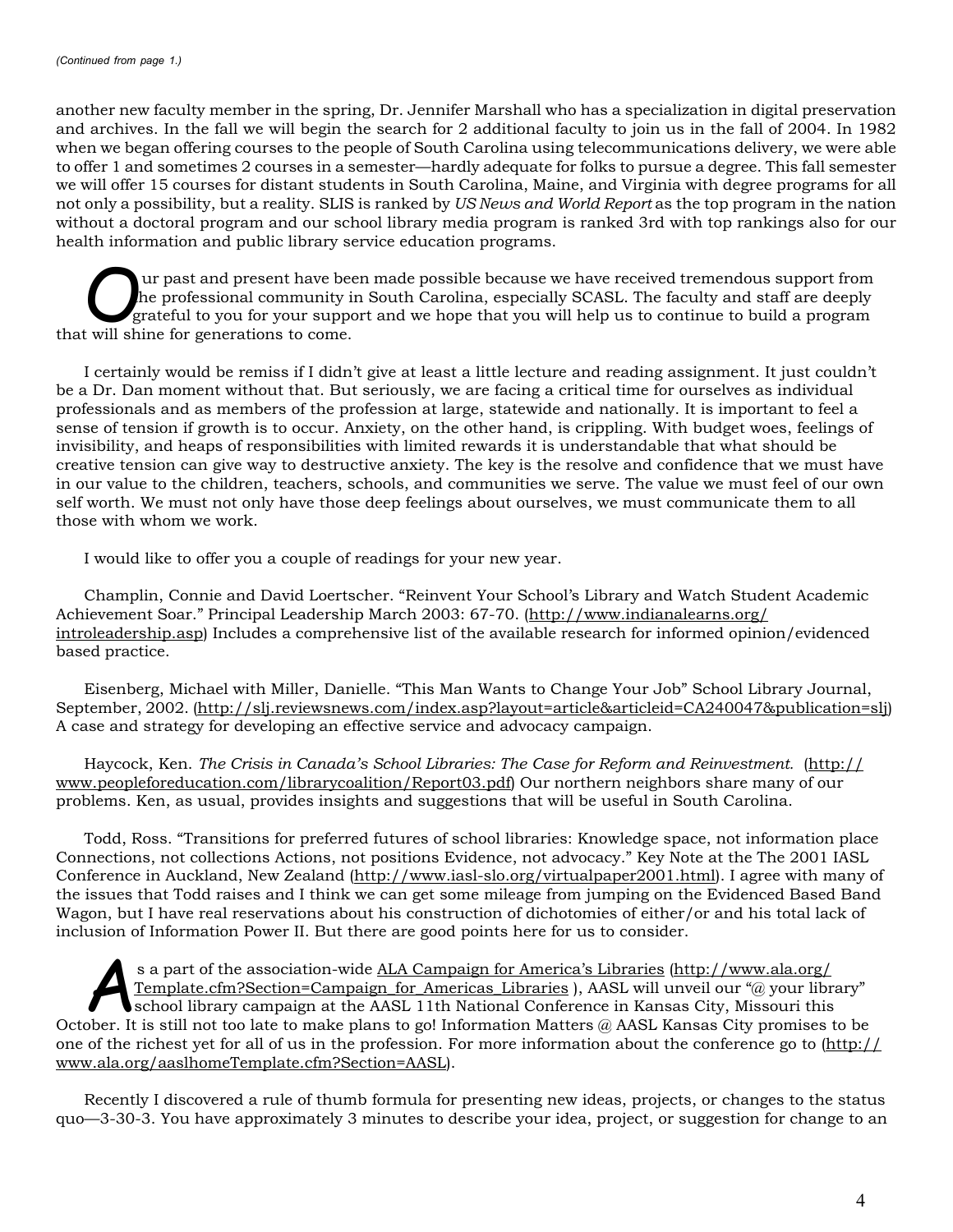individual or a group. It must be compelling for them to give you additional attention or consideration. If they are convinced of the value to them or the area for which they have responsibility, they will give you 30 minutes to expand on the idea with details. If they remain convinced of the value at the end of that time, they will give you 3 hours to instruct them, guide them, or discuss with them the ways in which they will invest themselves and their time in the idea, project, or change you suggest. In other words, do your homework and know what you want to say and why—with support for your opinions.

We face many challenges, but we have the capacity to respond to<br>them, meet them, and convert them to advantages for ourselves<br>and our schools. We must begin with the idea that responding to<br>tions by continuing to restate t them, meet them, and convert them to advantages for ourselves situations by continuing to restate the problem often mires us in feelings of helplessness and makes those around us irritated by what they perceive to be whining. Instead, we have a real opportunity to become heroes and problem solvers. As Peter Senge draws from Martin Luther King, we will succeed by "dramatizing the issue so that it can no longer be ignored." That means developing a statement of who we are, what we can do to help others achieve their goals, how we are unique and essential to their work, and that all of the resources—including our time—are theirs—not ours. This means that we don't complain about being highly paid baby sitters, gripe about our time being taken up with rigid schedules, point the finger at teachers who don't know how to use library media resources effectively, lament that we don't have enough money to purchase the things that WE need, and castigate our principals for failing to make the teachers use the media center appropriately. It means that we must become advocates with services that have been developed collaboratively with classroom teachers and with facts as to how those services have made a difference in the academic lives of our children. The choice is simple. Whine and Die! Celebrate and Grow!

ast spring when SCASL gave me the Distinguished Service Award, I<br>felt overwhelmingly honored. As many of you know, I was so<br>surprised that I literally lost all the words that I should have spoken<br>uch a momentous occasion. felt overwhelmingly honored. As many of you know, I was so at such a momentous occasion. Words of gratitude for the many people who have opened their minds and futures to SLIS and me as they pursued their education. Words of acknowledgement for the many people in our professional community who have worked over the years to make SCASL the strongly positive voice it has become in South Carolina and for including me in their efforts. Words of praise for the many things that each of you do every day that make a difference in the lives of children and how much I appreciate being even a small part of that cycle. Words of encouragement for those who face a continued budget crisis, back-to-back classes, more responsibilities than time to meet them, and lack of recognition by their school communities. Words of humility at how very fortunate I have been to share in the lives of so many wonderful people. Please accept these words now as only a small part of how I feel for having been given the unique and privileged opportunity to be in this place at this time. Thank you SCASL! I hope you have a wonderful year! Let us hear from you!

Dr. Dan

*Phone: 800-277-2035, Email: ddbarron@gwm.sc.edu Web: http://www.libsci.sc.edu/Dan/dan.htm SLIS: http://www.libsci.sc.edu/*

### **SCASL Officers and Executive Board Members 2003-2004**

### **Officers**

President Martha Taylor martha\_taylor@charter.net

President-Elect Robbie Van Pelt robbievanpelt@aol.com

Secretary Kitt Lisenby KLisenby@chesterfield.k12.sc.us

> Treasurer Judy Thomas jthomas@clover.k12.sc.us

Immediate Past President Janet Boltjes jboltjes@lexington1.net

**Regional Network Director** Frances O'Neal francesoneal@hotmail.com

**Advisory** Debby Stone dstone@oconee.k12.sc.us

### **Committee Chairs**

Advocacy Paula Yohe pyohe@infoave.net

Archives & History Mitzi Burden burdenm@charter.net

Awards Judy Parham parhamjs@spart5.k12.sc.us

> Book Awards Patty Tucker ptucker@sc.rr.com

Constitution & Bylaws Steven Reed sreed@bamberg3.k12.sc.us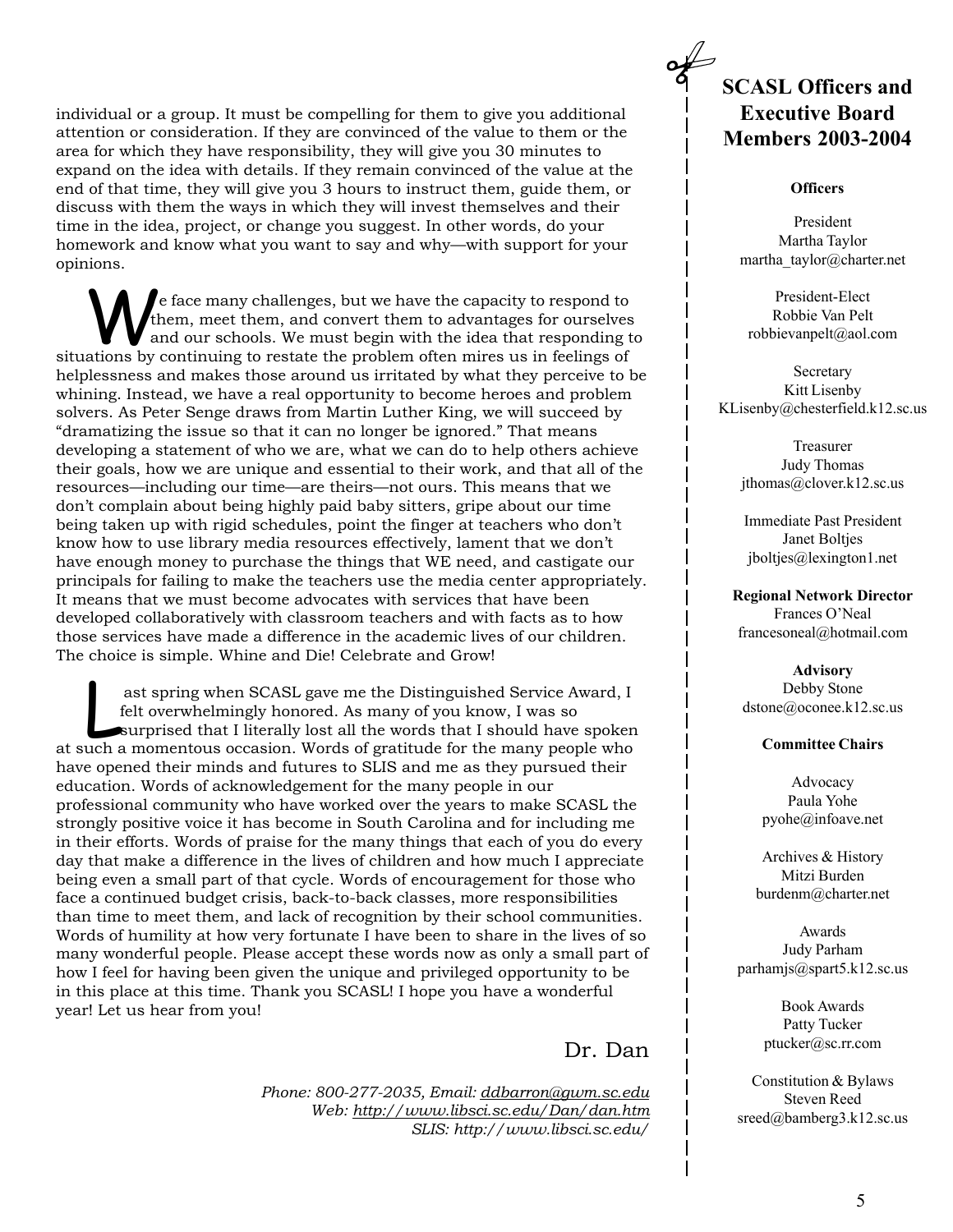Editorial Laura Jackson jmoggles@bellsouth.net

Independent Schools Section Melinda Kane melbrockkane@hotmail.com

Information Technology Sally Wimberly sallywimberly@anderson5.net

Intellectual Freedom Patty Bynum pbynum@greenville.k12.sc.us

Legislative Susan Gray sgray@greenville.k12.sc.us

Pre-Service Education Jessica Felker jessieruth25@yahoo.com

Public Awareness Tambra Pingle tpingle@richlandone.org

> Retired Section Joan Kruger mjk2450@att.net

SCLA Representative Ellen Mancke emancke@mindspring.com

SC SDE Representative Martha Alewine malewine@sde.state.sc.us

SLIS Representative Donna Shannon dshannon@gwm.sc.edu

Standards & Guidelines Ida Thompson ithompson@richlandone.org

Supervisors Section Joe Myers JoeMyers@berkeley.k12.sc.us

Young Writers' Representative Elizabeth Gregory cgregory@compuzone.net



*Mary R. Bull, DISCUS Program Director, South Carolina State Library, mary@leo.scsl.state.sc.us*

*DISCUS – South Carolina's Virtual Library* introduces a number of enhancements for 2003-04 to keep South Carolina's schools and libraries connected to the best information online.

School students and teachers may now connect to DISCUS databases both at school AND at home using a single K-12 access Web page. Just go to:

#### **www.scdiscus.org/schools.html**

From home the username and/or password are still required. The username and password are changed each August and January. They are distributed by mail to each school media center prior to the change and are also e-mailed to each school district's DISCUS contact person for distribution to school media specialists.

The *Gale Group-InfoTrac K-8 Menu* icon has been removed from DISCUS. Young users will now see direct links to their three favorite resources from that menu: *Biography Resource Center*, *Junior Edition* and *Kids InfoBits*. The latter has replaced *Kid's Edition*, which is no longer available.

The *Gale Group-InfoTrac Full Menu* icon continues to link users to all 13 Gale-InfoTrac databases covering nearly all subjects for all age groups. Several of the InfoTrac databases, including *Student Edition*, *General Reference Center, InfoTrac OneFile* and *Expanded Academic ASAP*, have a new "Journal Search" feature, making it easy to browse the contents and read articles from a specific issue of a periodical.

*Grolier Multimedia Encyclopedia* has a new look and added content, including a prominent "Today Is" feature highlighting historic events and prominent birthdays for each day of the year. Finding pictures, animations, panoramas and video clips is even easier with the new "Media" tab included with search results.

Both *SIRS Knowledge Source* and *SIRS Discoverer* have added library promotional materials to the "Librarian's Corner" area of their sites.

Additional DISCUS enhancements are in progress, including a complete redesign of the K-12 access Web page to make it easier to navigate to desired resources.

For more information about DISCUS, please visit the Web site: www.scdiscus.org or contact the DISCUS Office: DISCUSoffice@leo.scsl.state.sc.us

### **Get Answers to Your Questions 24 Hours a Day**



Working on a project or paper late at night? Even when the Richland County Public Library is closed, you can still get the answers you need. Now RCPL patrons can get answers from reference librarians any time of day, seven days a week with the first 24-hour global reference service.

"Answers Now-All the Time, Across the World" is made possible through a partnership between the Richland County Public Library, the Brisbane City Council Library Service in Queensland, Australia, and the Somerset County Council Libraries, Arts and Information Service in the United Kingdom.

This unique online, real time reference service, will expand the available information resources for each of the three communities. Each library will be responsible for eight-hour increments, allowing constant, 24 hour reference service to patrons in all three service areas of the world.

To access the service, logon to www.richland.lib.sc.us and click on the Answers Now icon. You can then chat with a reference librarian online, gaining access to information and resources 24-hours a day.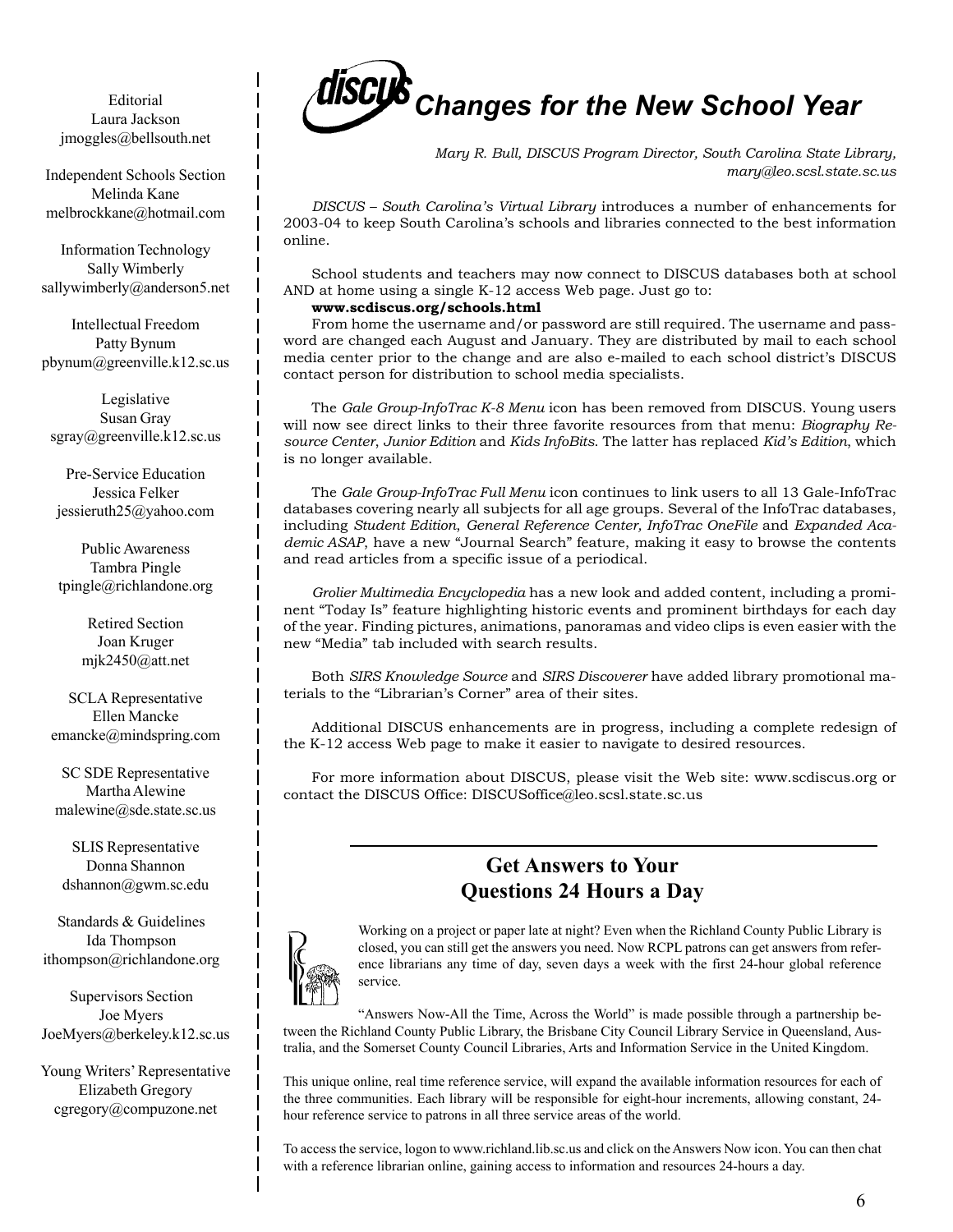

From the State Department of Education **School Library Media Services**

Martha Alewine, Consultant, School Library Media Services *E-mail: malewine@sde.state.sc.us Mobile: 803-331-0483*

"To get better results, just raise the bar," according to Larry Bell. In education we've heard this opinion for a long time and seen movement in that direction with the curriculum standards and PACT. This year we will raise the bar for South Carolina's school library media specialists and school library media programs.

The State Board of Education approved the **ADEPT Performance Dimensions for School Library Media Specialists** in June. You can read these professional standards on the School Library Media Services web page (http://www.myscschools.com/ offices/technology/ms/lms). What does this mean for you? If this is your first year as a school library media specialist and you are going through Induction, then these are the ADEPT Performance Dimensions your school/district should use as you begin the evaluation process. If you will be formally evaluated (TEAM or another formal evaluation instrument) this year, then you must be evaluated based on these Performance Dimensions. For those of you on GBE (goalsbased evaluation or another informal evaluation instrument) you should use these Performance Dimensions as the basis for writing your goals. The TEAM evaluation instrument should be available on the web within the next few weeks. When they are available, I will post a message on the SCASL listserv. We will be filming a video next week that will have a two-fold purpose: (1) to provide training for ADEPT evaluators in using this new instrument and (2) to provide an orientation for library media specialists who will be TEAM evaluated this year.

### *Achieving Exemplary School Library Media*

*Programs* contains the rubrics for evaluating the school library media center (e.g., facility, staffing, funding, collection, and curriculum integration). We will field test these rubrics during the 2003-04 school year with statewide implementation during the 2004- 05 school year. These rubrics will eventually become part of the LMS Annual Survey at which point we will begin recognizing those schools/districts with exemplary school library media programs. I encourage you to read these draft rubrics and then work with your administrators (school and district) to volunteer to be a part of this field test. Your input will be invaluable as we refine these rubrics based on the field test data.

As you study our state professional standards for school library media specialists and the rubrics for evaluating the library media program, I hope you note the inclusion of reading encouragement and promotion in both documents. However, be creative in your reading promotion efforts and help your school community move beyond the trap created by relying so heavily on the various computerized reading management programs. To assist you in reading encouragement and promotion, the 2003-04 suggested reading lists are now available on the SLMS web page. Click on the link "**South Carolina Reads, 2003-2004: Suggested Reading Lists for Elementary, Middle, and High School Students**."

"You always do people a disserve by lowering the standard." (Lou Holtz) Our standards are high for library media specialists and library media programs in South Carolina. *No Child Left Behind* does not include library media specialists among the educators that must be deemed highly qualified yet national research clearly shows a correlation between improved student achievement and our involvement in the instructional process. Our professional existence is dependent upon your meeting and exceeding our standards and upon your proactive involvement in your school, district, and state. I look forward to working with you during this year as we attain the high standards set for us professionally.

Attention Library Media Specialists!

The LMS Annual Survey for 2002-2003 will be open for data entry through September 30, 2003.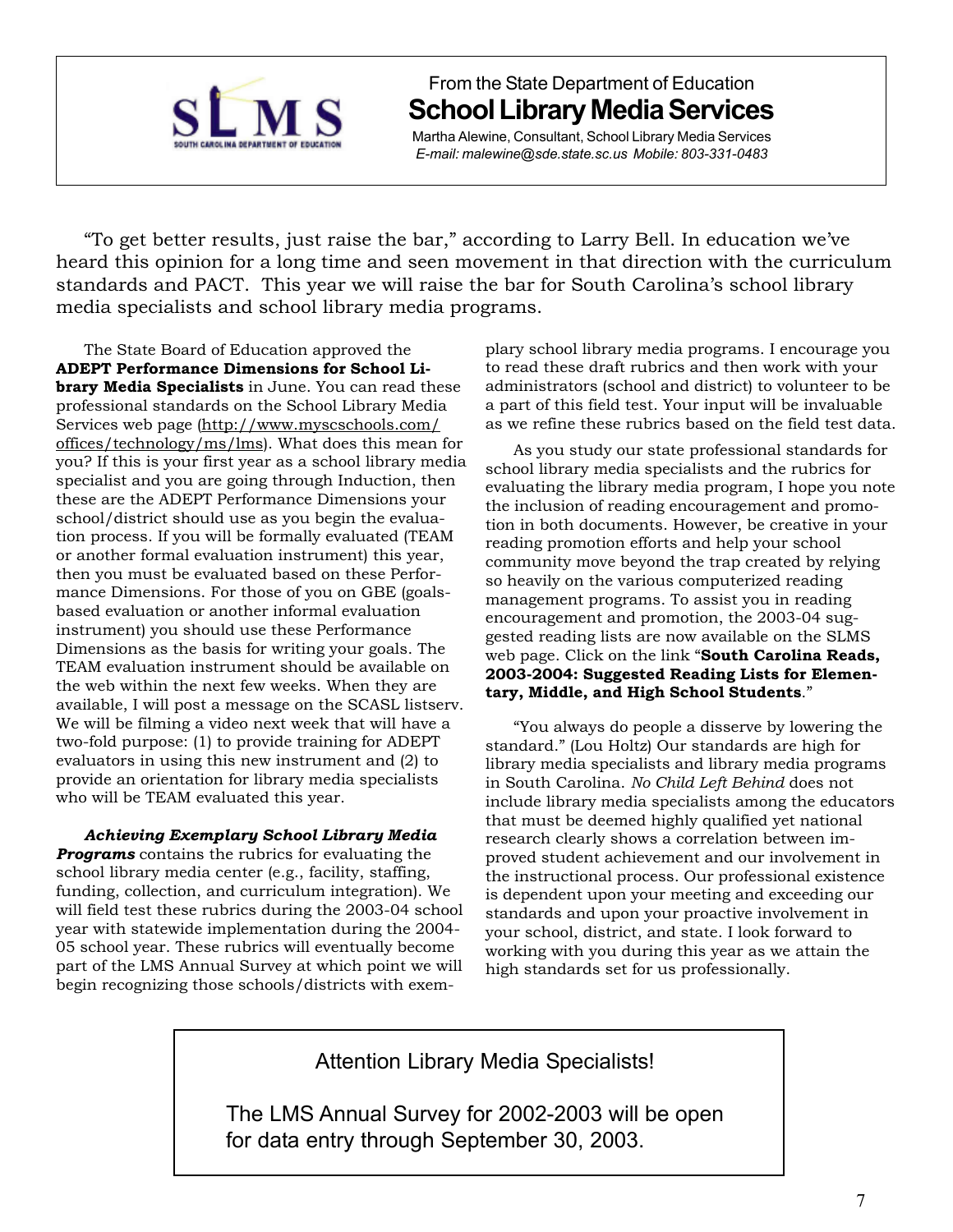# *Regional News Frankie O'Neal, Director,Francesoneal@hotmail.com*

*Your Regional Network is made up of contacts at district and regional levels whose purpose is to disseminate information of professional interest to all library media specialists throughout the state. It also serves as a means of communication through which you can let SCASL know of your interests and concerns. Below are listed each regional coordinator and the district contacts within each district. Get to know your local district contact. Keep in touch with your organization. The more you do, the more effective SCASL can be in its efforts for you.*

### *If you are interested in being the coordinator in Bamberg 1 or Clarendon 1, please contact Frankie O'Neal directly.*

#### **Region 1A. Coordinator Laura Keese**

Anderson 1. Annette Christy Anderson 5. Carolyn Segers Anderson 2. Marilyn Heath Oconee. Paige Sandifer Anderson 3. Deborah Jordan Pickens. Edith Ley Anderson 4. Pam Owens

**OCONEE.** The county has two new media specialists: **Linda Seay** and **April Llibre**. Linda, a 20-year veteran middle school language arts teacher, is now the media specialist at Walhalla Middle School. April was an 8th grade language arts teacher for 14 years before returning to graduate school to earn her master's degree in Library and Information Science. April is now the media specialist at Ravenel Elementary School. **ANDERSON 1. Dr. Annette Christy**, Wren Middle, was awarded a \$6000 Teacher EIA grant. The grant is entitled, "Read for the Gold." It will greatly increase the collection of AR books and quizzes available to the students. **ANDERSON 4.** New to the district is **LeAnne Gause**,the LMS at LaFrance Elementary. **ANDERSON 5.** Two new elementary schools opened, Midway and McLees. **Karen Boring** is the library media specialist at McLees. **Mary Ann Kohl** is the new library media specialist at Midway. New library media specialists are **Jenny Jones**, replacing **Malinda Butler** at Calhoun Elementary; **Jeraldine Pool,** replacing **Mary Ann Kohl** at Centerville Elementary; and **Shari Ganahlat,** Lakeside Middle, replacing **Kay Herbster** who retired at the end of last year. Both Jenny and Shari are first year media specialists. McCants Middle School, as well as the district, are proud of **Martha Taylor** who is serving as president of SCASL this year.

### **Region 1B. Coordinator Sue Fitzgerald**

SCSDB. Galena Gaw Spartanburg Day School. Reeves Blackburn Cherokee. Jan Sarratt Greenville. Debra Wolfe, Nieves K. Lehmann Spartanburg 1. Nancy Gaulden Spartanburg 2. Sally Hursey Spartanburg 3. Judy Mamtoth Spartanburg 4. Robyn Prince Spartanburg 5. Pat Bridges Spartanburg 6. Sue Fitzgerald Spartanburg 7. Beatrice Bruce

**SPARTANBURG COUNTY. Jean Kristinik**, media specialist at Wellford Elementary, hosted an all day mini-convention for the entire county that included story telling, workshops, vendors, and more. **DISTRICT 2.** New media specialists this year are **Pat Jennings**, Boiling Springs Elementary; **Beth Carson**, Carlisle-Foster's Grove Elementary; and **Heather Griffin**, Oakland Elementary. Boiling Springs High School media specialist **Sally Hursey** received an EIA grant for \$6,000 for the 2003-04 school year to promote reading at the high school level in conjunction with the 10th grade Tech Prep teachers. **DISTRICT 4. Colleen Hitchner** replaces **Tobey Rhodes**

as the media specialist at Woodruff Middle School. Tobey will be staying home with her twin daughters born this spring. **DISTRICT 6. Kelly Buster**, media specialist at Arcadia Elementary School, has been named teacher of the year for her school in the 2003-2004 school year. **Sue Fitzgerald**, media specialist at Dorman High School, received the Ann T. White Award from the Media Specialists of Spartanburg County. **Amanda Jackson** is now at Jesse Bobo Elementary School replacing **Mary Cannon**, who retired last spring. **Nina Crawford**, media specialist at Woodland Heights Elementary, received an EIA Teachers Grant for 2003-04 for "Monopoly on Reading" **DISTRICT 7. Dr. Jane Clary** is the media specialist at Cleveland Elementary School replacing **Karen McGill**, who is now the media Specialist in District Three at Cowpens Elementary. GREENVILLE COUNTY. New media specialists this year are: **Alison Patrick** and **Deryl McKinney**, Eastside High; **Suzanne Zeller**, Stone Elementary; **Malinda Edmonston**, Pelham Road Elementary; **Sarah Brice**, Blythe Academy; **Angela Kay**, Plain Elementary; **Willie Clay Smith**, Parker Middle; **Matthew Strickland**, Brook Glen Elementary; **Katherine Bunn**, Greenview Elementary; **Theresa Merck** and **Carrie Stringer**, Blue Ridge High; **Shawnee Arrowood**, Greenbrier Elementary. **Monique German**, media specialist was named Teacher of the Year at Powdersville Middle School.

### **Region 2. Coordinator Lyn Wolfe**

| Abbeville. Mary Bolen            | Laurens 55. Mary Fortune |
|----------------------------------|--------------------------|
| Edgefield. Jean Peeler           | Laurens 56. Janice Meeks |
| Greenwood 50. Tina Corley        | McCormick. Lynne Wolfe   |
| Greenwood 51. Frankie Adkins     | Saluda, Jane Keith       |
| Greenwood 52. Patricia Henderson |                          |

#### **Region 3. Coordinator Betty Jordan**

| Chester. Adrine Weaks   | Clover. Nancy Kivette    |
|-------------------------|--------------------------|
| Lancaster. Kay Watson   | Rock Hill. Betty Jordan  |
| Union. Tammy Fisher     | Fort Mill. Lisa Rutledge |
| York. Caylen Whitesides |                          |

ROCK HILL. Northside Elementary School's media center is benefitting from a school wide grant called SC Reads. Over the summer, the library was given over \$30,000 in funding to purchase library books. While it was a dream come true for media specialist **Cathy Nelson**, it was a monumental task that has taken all summer. The entire collection had to be evaluated and weeded to make appropriate purchases and make room for the more than 2200 books brought in. At the onset of school, all the books were still not shelved. From this experience, **Cathy** learned valuable lessons in collection development and the importance of utilizing volunteers.

#### **Region 4A. Harriet Pauling**

| Fairfield. Harriet Pauling | Lexington 3. Judy Derrick   |
|----------------------------|-----------------------------|
| Lexington 1. Dupre Young   | Lexington 4. Pam Livingston |
| Lexington 2. Linda Hawkins |                             |

**LEXINGTON. DISTRICT 1**. New media specialists are **Stacey Merritt** at Lexington Intermediate School and **Jamey Crumpton** at Lexington Middle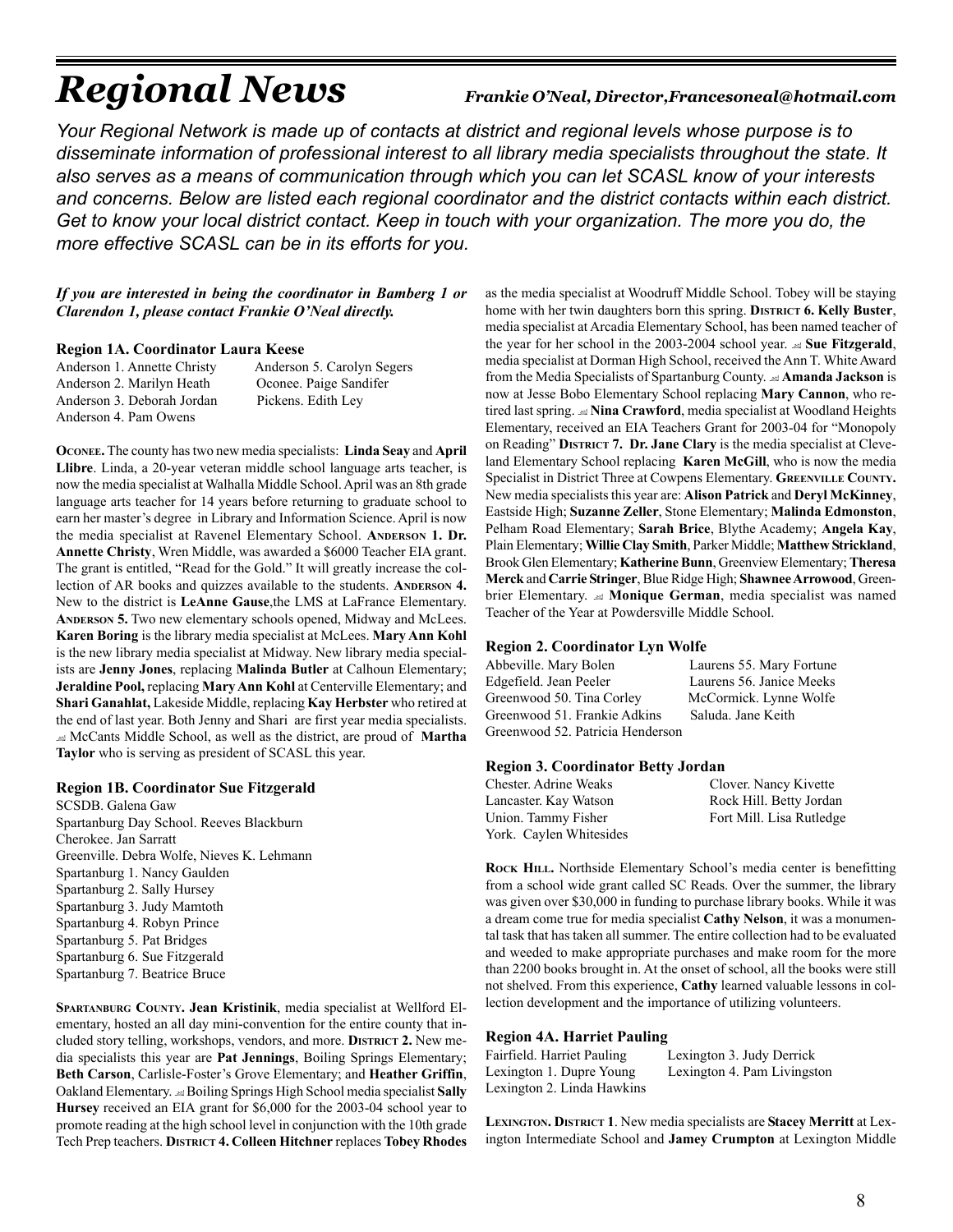School. **LEXINGTON 2.** The district has five new media specialists this year: **Debra Arvay** at Pineridge Middle, **Heather Langdale** at Taylor Elementary, **Chesley Geyer** at Springdale Elementary, **Julia H. Davis** at Congaree Elementary, and **Jill Slapnik** at Congaree Wood ECC. **Fairfield**. **Crystal Berry Smith** received her Masters of Library Science from USC in May. She is beginning her second year as a media specialist at Fairfield Intermediate School. **LEXINGTON 4. Dawn Blaum**, media specialist at Sandhills Elementary was named District Teacher of the Year.

#### **Region 4B. Coordinator Mary Lou Benton**

Lexington 5. Marilyn Gramlin Richland 1. Mary Lou Benton Richland 2. Beth Lee

**RICHLAND 1.** New media specialists are: **Carolyn Jenkins**, South East Middle School; **Russ Conrath**, Olympia Alternative; **Mary Tyler Vicks**, Forest Heights Elementary. Richland One held a RIF ROCKS event in September for students and families which included a parade of various literacy programs, authors, and booths in a day of celebration for RIF and reading. **LEXINGTON/RICHLAND 5.** New media specialists are **Suzanne Rhoten** at Seven Oaks Elementary and **Lorna Daves** at Dutch Fork High. **Melinda Hare** and **Penny Hayne** both earned National Board Certification last year.  **Marilyn Gramling** was named Teacher of the Year 2003-04 Ballentine Elementary. **RICHLAND 2. Cindy Symonds** is the new media specialist at Round Top Elementary.

### **Region 5A. Coordinator Mary Lou Wallace**

| Aiken 1. Patsy Davis    | Aiken 5. Cheryl Curtis  |
|-------------------------|-------------------------|
| Aiken 2. Lawren Hammond | Allendale. Linda Day    |
| Aiken 3. Cindy Snell    | Barnwell. Heidi Lewis   |
| Aiken 4. Heather Loy    | Barnwell 29. John Riney |

**AIKEN COUNTY. Ann Adcock** is the new media specialist at Clearwater Elementary School. **Katherine Bledsoe** is the new media specialist at Greendale Elementary School.  **Mary Lou Wallace**, media specialist at East Aiken Elementary School, received a grant from Public Education Partners, a local education foundation, in the amount of \$2700. The grant will be used to purchase Early Literacy and writing software.

### **Region 5B. Coordinator Verity Creekmore**

Bamberg 1. Needed Orangeburg 3. Charletha Heyward-King Bamberg 2. Steven Reed Orangeburg 4. Lois King Calhoun. Samantha McManus Orangeburg 5. Verlinda Gunter

### **Region 6. Coordinator David Hardee**

| Clarendon 1. Needed     | Lee. Mary Miller          |
|-------------------------|---------------------------|
| Clarendon 2. Lynda Lee  | Sumter 2. Carolyn Buckner |
| Clarendon 3. Penny Kemp | Sumter 17. Anita Vaughn   |

#### **Region 7. Coordinator Debra Heimbrook**

| Chesterfield. Kitt Lesenby  | Florence 3. Joyce Moore   |
|-----------------------------|---------------------------|
| Darlington. Judy Hall       | Florence 4. Marie Youmans |
| Dillon 1. Liz Herlong       | Florence 5. Pam Hyman     |
| Dillon 2. Ann Carlson       | Marion 1. Edna E. Rouse   |
| Dillon 3. Ginger Brown      | Marion 2. Robin Horne     |
| Florence 1. Debra Heimbrook | Marion 7. Gerald Duvall   |
| Florence 2. Vonnie Smith    | Marlboro. Virginia McGraw |

**FLORENCE DISTRICT 1. Amy Rhodes**, media specialist at Briggs Elementary, has been awarded an EIA Grant in the amount of \$2,000 for a project called "Quality Literature at Your Fingertips." The grant money provides all fifth and sixth grade classes at her school with sets of the 2003-04 South Carolina Children's Book Award Nominee books. Amy will be involved with a number of activities linking these students with the SCCBAN

books throughout the school year. Royall Elementary School has earned Master School in Reading Renaissance for 2002-2003 school year. The media specialist, **Betty Anne Smith**, has also earned Master Library for 2002-2003. **DILLON 1.** The district initiated a successful summer reading program. **Liz Herlong**, media specialist at Lake View High, reports that she is hopeful this first attempt at providing such a program will be offered again next summer. **DILLON 2.** Media specialists are helping to pilot the evaluation tool for media specialists. They have also been collaborating on writing various grants for the district. **DARLINGTON.** Three new media specialists have joined the ranks in the Darlington schools. **Cindy Peck** is at West Hartsville Elementary, **Patricia Williams** is at Spaulding Elementary, and **Jeanette Lunn** is at Rosenwald Elementary. **FLORENCE 4.** The district has two new media specialists: **Stephanie Skelley** at Brockington Elementary and **Amy Fouse** at Johnson Middle School.

#### **Region 8. Coordinator Sabra Bell**

Georgetown. Grier Rivers Horry. Sabra Bell Williamsburg. Elaine Culick

**WILLIIAMSBURG. Linda Huell** is now serving as district library media contact person for Williamsburg County Schools. New media specialists in Williamsburg County are **Kathleen DuRant** at Greeleyville Elementary, and **Sarah Huggins** at Cades-Hebron Elementary.  **Gina Taylor,** who has been serving as media specialist at St. Mark Elementary for several years now, has just completed her certification program for school library media specialists.

#### **Region 9A. Coordinator Linda Buchanan**

| Charleston 1. Paula Rivers   | Charleston 9. Minerva King   |
|------------------------------|------------------------------|
| Charleston 2. Debbie Stroman | Charleston 10. Bill Langston |
| Charleston 3. Bobbie Starnes | Charleston 20. Beth McGuire  |
| Charleston 4. Karen Stinson  | Charleston 23. Richard Amble |

#### **Region 9B. Coordinator Lynne Dubay**

Berkeley. Linda Hall Dorchester 2. Cindy Ritoch Dorchester 4. Rosa Davis

**DORCHESTER COUNTY. DISTRICT 2.** New media specialists are **Rachel Connelly** at Beech Hill Elementary and **Maxine Whitney** at Gregg Middle School. **Lynn Staudt**, is the new media assistant at Gregg Middle replacing **Wondell Aiken** who retired, and media assistant **Tonya Ambrose** moved on to a new career. **Mary Tyler**, formerly media specialist at Beech Hill Elementary, married over the summer and moved to Columbia. Media specialist **Julie Moody**, of Rollings School of the Arts, recently married and is now **Julie Mise**. Julie received a \$2,000 EIA grant for this school year. Media specialist **Sandy Parker** at Fort Dorchester High School received a \$6,000 EIA grant entitled "Lexiles and Learning Styles." **BERKELEY COUNTY. Joe Myers** will serve as the districtwide Media Coordinator as well as the AIMS School media specialist.  **Lily Cooper** is joining Berkeley County as the media specialist at St. Stephen Middle School.  **Ann Sabo** is retiring. She is leaving St. Stephen Middle but she will continue to serve the district. **I Joanne Schwartz** has opened a new library at Goose Creek Primary. It is called Alligator Cove, because they had two real alligators in the library during construction! Howe Hall Elementary is now Goose Creek Primary. **Linda Hall** received a \$6,000.00 EIA grant to purchase SmartBoards for Hanahan Middle School.

### **Region 10. Coordinator Celeste Stone**

Beaufort. Audra Alexander Colleton. Celeste Stone Hampton 1. Caril Baker Hampton 2. Audrey Koudelka Jasper. Karin Kadar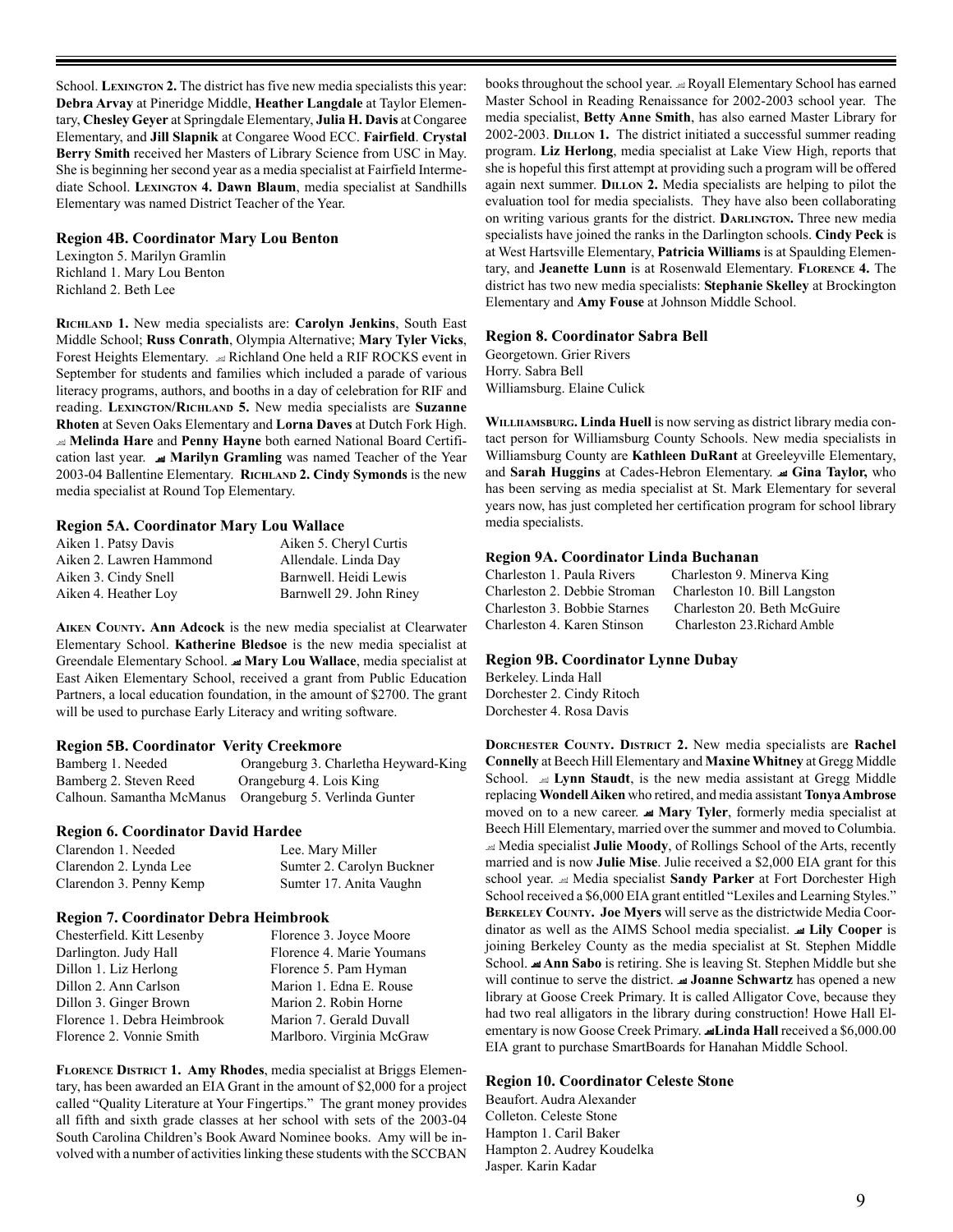10

### **SCASL'S Pre-Service Committee**

The Pre-service Committee is looking forward to another productive year. Last year, many SCASL members travelled to colleges around the state to inform education majors about the school library profession. This year, we will continue to spread the word about school library media to others across the state.

*If you would like to join us, please email Jessica Felker at "jfelker@newberry.k12.sc.us"*

### **Vital Statistics**  $x^{\text{N}}$

**Emma Jordan**, library media specialist for 30 years in Kershaw County, passed away on Wednesday, August 13, 2003, after a long illness. She had served as LMS for many years at Camden Elementary and retired from North Central High School. She was an active leader on the Kershaw County Technology steering committee and very active as a leader of the Kershaw County Library Media Specialists. She was always willing to share her love of books, gardening, young people, and her knowledge of technology and library policy and procedures with others. Services were held on Sunday, August 17, 2003 with burial at Refuge Baptist Church in Kershaw County. She will be missed. -

**Kim Richardson**, media specialist at Delmae Elementary in Florence, gave birth to a baby girl, Jessie Elise, on July 25th. -

**Janet Shay** is the proud mother of a little girl. Janet is media specialist at Oakland Elementary in Greenwood.

### *My First AASL* **Bound to Stay Bound/ SCASL Mini-Grants**

The AASL 11<sup>th</sup> National Conference will be October 22-26 in Kansas City, Missouri. SCASL members who won the Bound to Stay Bound "My First AASL" mini-grants are Dick Amble (Schroder Middle School) and Winnie Green (Charleston Progressive Elementary School). Congratulations to both!

*Information on this exciting event is available on the Web at [http://www.ala.org/ aasl].*

# **Margaret Ehrhardt: A True Professional**

SCASL and all members of the library profession are saddened by the passing of Margaret Ehrhardt who died on Sunday, August 24, 2003.

Margaret W. Ehrhardt's name is familiar to all librarians in South Carolina and her career covered half a century. During that time she served as a high school librarian, a district supervisor, a public library children's librarian, a librarian at USC's McKissick Library and finally as Library/Media Consultant for the State Department of Education, retiring in 1989. During her twenty-four year tenure as consultant, she worked diligently to improve school library facilities, develop programs and organizations, and increase use of multi-media. She was

responsible for the organization of SCHSLMA. Her professional affiliations were numerous. She was also a member of SCASL with whom she helped to promote the Nancy Jane Day Scholarship. To celebrate its Silver Anniversary in 2000, SCASL in conjunction with the then College of Library and Information Science at USC, established the Margaret W. Ehrhardt Scholarship Fund in Mrs. Ehrhardt's honor. Mrs. Ehrhardt was recently named one of South Carolina's *Ten Library Professionals of the Century.*

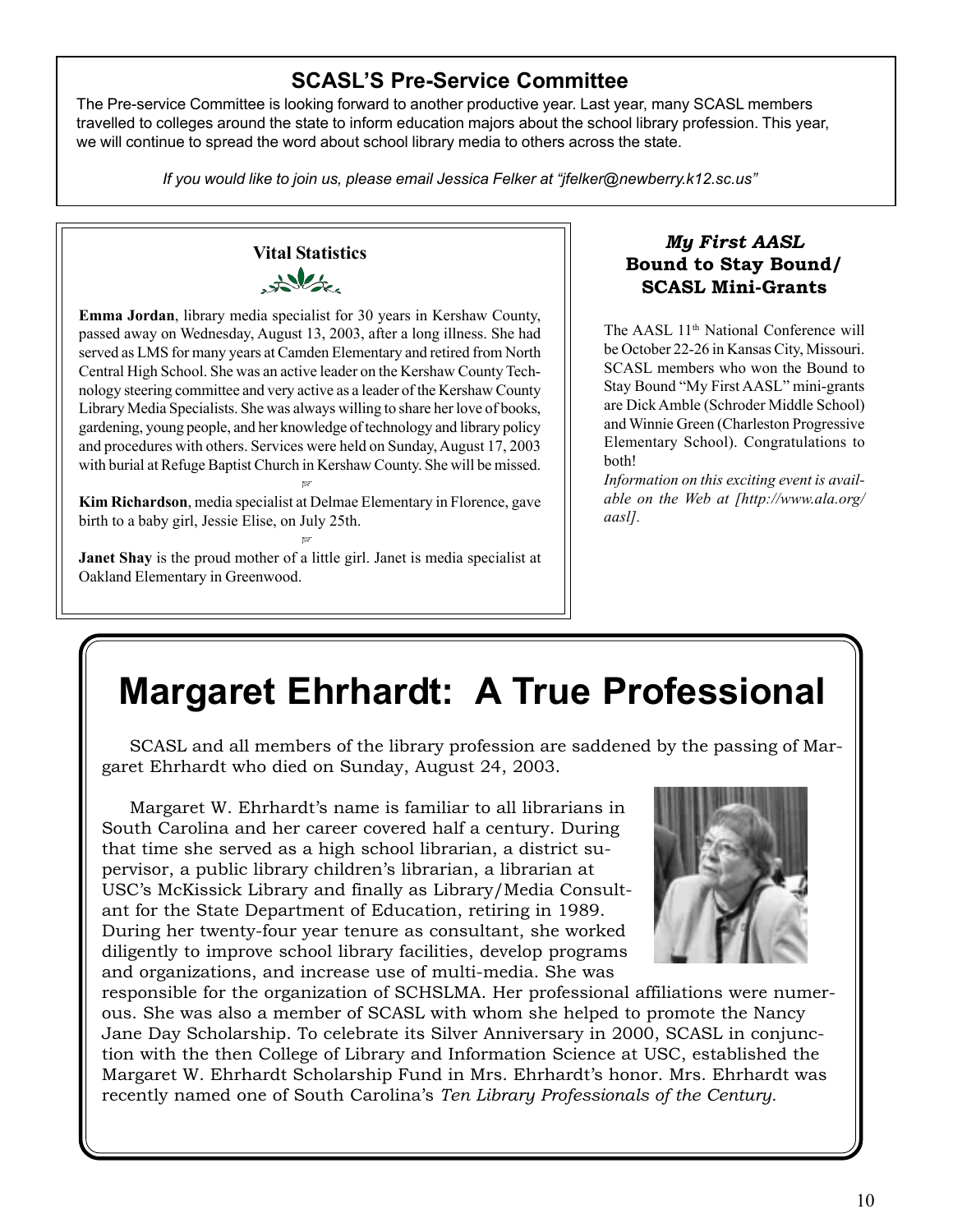### *An Exciting project from Haut Gap Middle School!*

Last fall, the 7th grade teachers and I received a \$6000 EIA Unit Grant to establish the Bulldog Publishing Company at Haut Gap Middle School. The grant project focused on researching, writing, and publishing subject-specific essays, stories, poems, brochures, and informational posters. Our students practiced the writing process, evaluated their compositions according to the criteria presented by Six Traits, and designed their publications using computer technology.

Although we hoped to increase our students' knowledge and skills in research, content, writing, and computer use, we concentrated our efforts on encouraging students to analyze information, generate and organize ideas, and pay attention to details such as grammar and punctuation.

Each group produced a different publication. The guidance counselor and I worked with a small group of students to publish a brochure on social cruelty.

One language arts class wrote and illustrated parodies of familiar stories or fairy tales. Some social studies students read several accounts of Holocaust survivors, selected one and used it to compose a "Found" poem. (The idea for this lesson came from a recent School Library Media Activities Monthly article.)

A math class photographed everyday objects representing specific geometric shapes, then designed eye-catching posters that highlighted geometry in the real world. Science students were assigned a report on a famous scientist. For the Bulldog Publishing Company, we concentrated on rewriting the first paragraph to include a "hook" to grab the reader's interest.

Some groups were more successful than others, but the teachers and I learned a few general lessons from all of them:

Lesson #1: For our students, writing should be an individual activity. Small groups can collaborate on research or share ideas, but each student needs to be accountable for his/her own written work.

Lesson #2: At our school, more actual work is accomplished if the teacher sends one small group to the media center at a time. When the whole class comes, only those students who have the attention of the teacher or media specialist are actually involved in the learning process. Projects can be introduced to the class as a whole, but the research and writing activities should be individualized.

Lesson #3: For our students, computers are excellent motivators and task masters. Whenever students were working on the computers, they were excited about the project and stayed on task. If you are interested in learning more about this project, please contact me.

*Helen Thompson, Haut Gap Middle School, Johns Island helen\_thompson@charleston.k12.sc.us thompsonh@charleston.net.*

Attention "Retirees" If you have an e-mail address, please send to Joan Kruger, Retired Section Chair, at *mjk2450@att.net.* Let's Get Connected!



Former First Lady Rachel Hodges reads to South Carolina school children.

### AASL 2003 Crystal Apple Awards Presented to Rachel Hodges & Scholastic, Inc.

AASL 2002-2003 President Nancy Zimmerman selected Mrs. Rachel Hodges, former First Lady of South Carolina, and Scholastic, Inc. as recipients of the AASL Crystal Apple Award. The award is given at the discretion of the AASL President to an individual or group who had a significant impact on school libraries and students.

Rachel Hodges launched the "Reading with Rachel" program in 1999 to help instill a love of reading in South Carolina's children. During her tenure as First Lady, Mrs. Hodges visited over 250 classrooms in the state and distributed over 300,000 books, donated by 18 publishers and selected by state educators, to students and school libraries in South Carolina.

Adult and youth volunteer groups called "Rachel's Readers" were established in 2000 to expand the popular initiative. Rachel's Readers were trained by professors in the School of Library and Information Science at USC's BEST Center. The adult volunteer readers adopted schools and read there each month, presenting the school media center with copies of the "Reading with Rachel" Book of the Month. The youth volunteers, consisting of teen Girl and Boy Scouts, presented scripted reading programs in school libraries, public libraries, after-school programs, and day care centers, giving each child in attendance a book generously donated by Scholastic Inc. Six thousand books were distributed directly to the children of South Carolina by the youth volunteers because of the vision of Mrs. Hodges and the generosity of Scholastic, Inc.



*In attendance at the AASL Awards luncheon: Elizabeth Miller, Claudia Myers, Nancy Zimmerman, Charlie White (AECT).*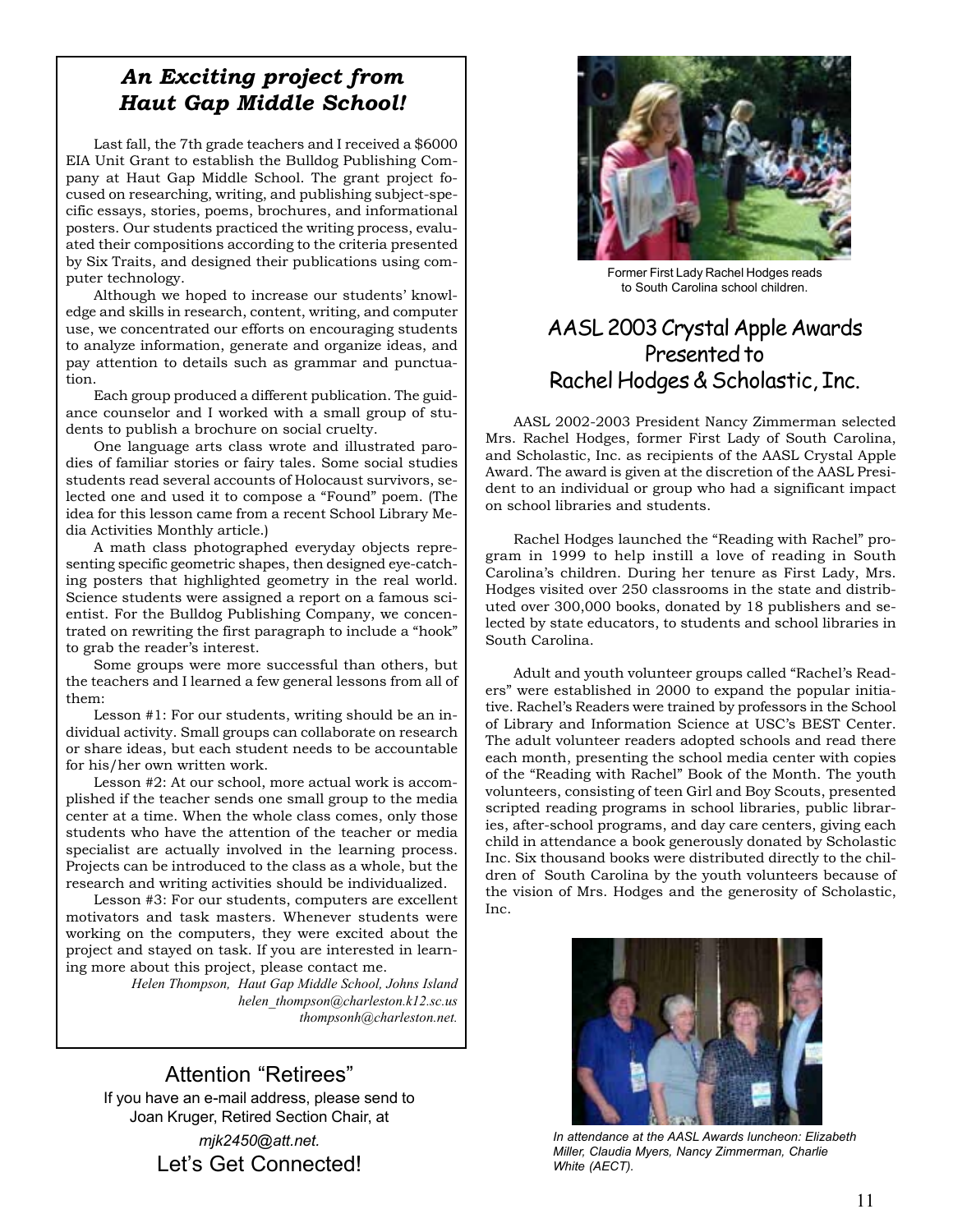## Professional Title Book Reviews or "Exploring the Library Z's"

Valerie Byrd, Dutch Fork Elementary, *vbyrd@lex5.k12.sc.us*

Ahhh…Summer. What a great time to read "grown up" books found on the best seller shelves at Waldenbooks or on the new fiction shelves of the public library. It is also, even if we don't want to, a great time to catch up on professional reading.

I love to read (well, skim, mostly) professional titles anytime of the year for idea starters or for a little more information on a topic just touched on in library school. I remember one of the librarians at Thomas Cooper calling it "exploring the library Z's"

I imagine there aren't many of us who LIKE to read professional titles "for fun," so I hope this column (which will run in each *Media Center Messenger* this year) will serve as a review of the newest titles out there.

Remember, I am in an elementary school, so many of these titles are geared towards teachers of younger grades. However, I think a lot of the ideas found in professional books can be adapted for any age group.

All of these titles are available at the Thomas Cooper Library at USC (You may check out up to 5 titles at no cost if you are a member of the alumni association. If not, spend a Saturday browsing through the stacks.), from www.amazon.com (check out the used titles, often they are just as good as brand new), or directly from the publisher (which I've included in each annotation).

Video Production for School Library Media Specialists: Communication and Production Techniques by Terry McConnell and Harry W. Sprouse, Linworth Publishing, Inc (http://www.linworth.com/), 2000.

I bought a digital video editor with all the fixings in January of last school year. Ever since, I've been learning how to use it and have been coming up with ideas for our weekly news program, which will start in September 2003. I have found this book to be extremely helpful with the little things—applications for the news team, job lists, ideas for programs, as well as the big things—copyright, how to figure out lighting, what kinds of cameras to buy, how to set things up, etc. Great resource for those just starting out.

Conversations: Strategies for Teaching, Learning, and Evaluating by Regie Routman, Heinemann (http:// www.heinemann.com/), 2000.

I took a class through my school district this summer called *Reading in the Primary Grades*. OH MY GOSH, what a fantastic class! I was introduced to this book through that class...It's thick and scary…but GREAT! Aimed at classroom teachers, there are lots of things in this book that we, as media specialists, may not be able to directly apply. However, I think it's good to see "how the other side lives," so to speak, and feel that what we cannot apply in *our* classrooms, we can still learn from. Routman talks a lot about change and why it's important. She focuses on literacy and she's a firm supporter of flexible scheduling in library media centers. There is even a chapter called "Critical Resources for Curriculum Inquiry: Librarians, School Libraries, and Technology" where she talks about how important the media center is for students and teachers. The best thing about this book is "The Blue Pages" in the back. Here you'll find a list of resources, by chapter, that she mentions in the text. Annotated professional titles, websites, children's books, lists, etc. are all included. The Blue Pages alone are worth a look at this title. A great book to read and to tell your teachers about!

Making Flexible Access and Flexible Scheduling Work Today by Karen Browne Ohlrich, Libraries Unlimited, Inc. (http://www.lu.com/), 2001.

I am lucky enough to be getting the chance to show my teachers and administrators how important a flexible schedule is to our students by having grades 3-5 totally flexible this school year. As many of you know, this will be my 2nd year as a media specialist at a school that has been on a totally fixed schedule for over 20 years. This book has given me MANY pointers and ideas for educating teachers on what a flexible schedule is and how it works, pointers on how to create your own lesson plan book (something I find VERY helpful, since none of the "teacher" lesson plan books really work for me), and other useful information for those planning on making the move over to flexible scheduling. I put in a lot of effort trying to get my administrators to agree to try flexible scheduling—it will take even more work to prove that it DOES work and this book will come in handy!

Don't worry; I enjoy reading books that aren't "professional" too. Stay tuned for the next issue as I explore more "library Z's!"

*Have a happy start to the school year!*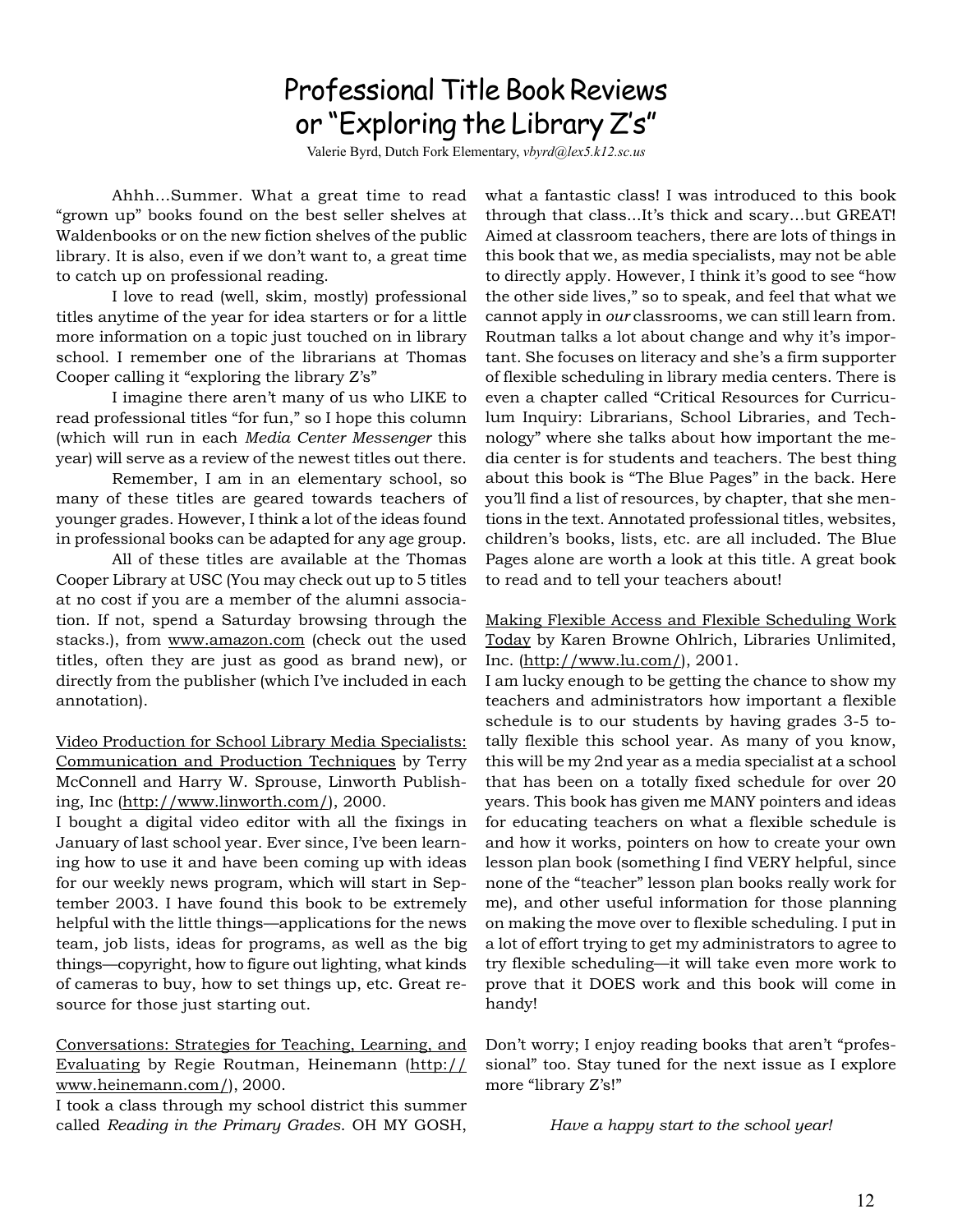# *SCASL AWARDS*



Now is the time to nominate individuals for the following awards. Get the applications on the SCASL website at www.scasl.net/ awards.htm or contact Judy Parham, Awards Chair at parhamjs@spart5.k12.sc.us. Applications will be accepted until December.

### **School Library Media Specialist of the Year Award**

This award honors a full-time school library media specialist who has made an outstanding contribution to school library media service in South Carolina. Nominees are judged on the basis of exemplary quality library media programs, collaborations with classroom teachers, and active membership in SCASL and related organizations. Nominations may be made by administrators, members of SCASL, or teachers presently employed in South Carolina schools.

### **Administrator of the Year Award**

First given in 1979, this award recognizes the responsible and influential role of the school administrator and his/her support of library services. At the SCASL conference a school administrator who has made a unique and sustained contribution toward furthering the role of the library media center and its development in elementary and/or secondary education is honored. State, county, or district school superintendents and building principals are eligible for nomination. District administrators responsible for broad instructional leadership, such as assistant superintendents, directors of curriculum and instruction, and directors of education, are also eligible.

### **Distinguished Service Award**

The Distinguished Service Award recognizes an individual or organization for contributions to SCASL and/or school media programs throughout South Carolina. Because the emphasis is on service at the state level, an author, illustrator, educator, media specialist, business professional, or organization may be nominated. Membership in SCASL is not required for nomination.

### **Nancy Jane Day Scholarship**

The Nancy Jane Day Scholarship is awarded to an SCASL member to reimburse the cost of one successfully completed college course. The member may choose either a graduate course to improve job performance or a graduate course to complete a degree in library science. The scholarship was established in honor of Nancy Jane Day, who was the supervisor of library services for the South Carolina Department of Education for twenty-four years.

### **Exemplary Paraprofessional Award**

The Exemplary Paraprofessional Award goes to an individual who has exhibited outstanding contributions to the media profession through responsibilities and work habits, initiative, willingness to grow professionally, and through interaction with all types of media patrons. The nominator of this award must be a member of SCASL.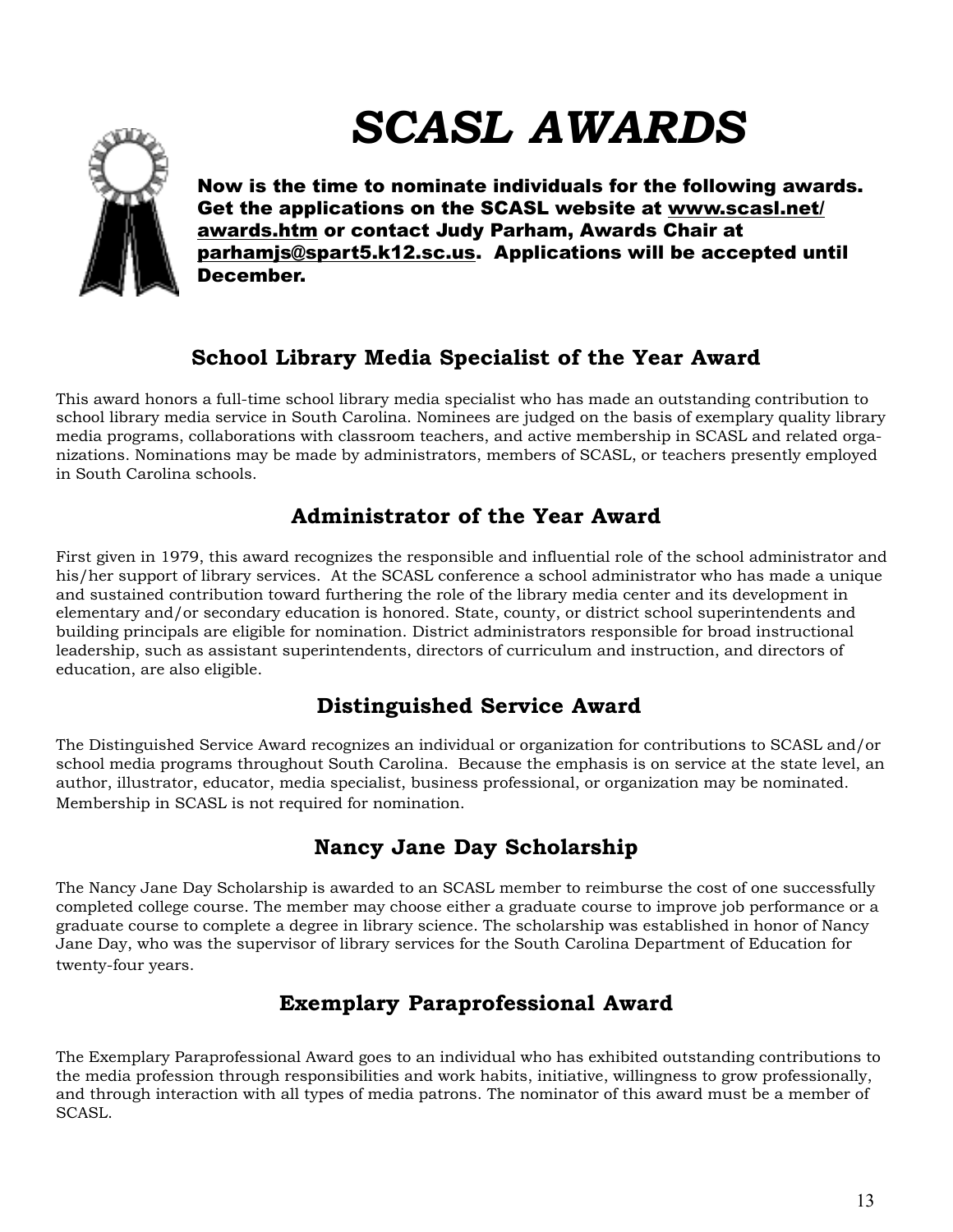## **South Carolina Book Award Nominees 2003-2004**



### **Children's Book Award**

All the Way Home **Patricia Reilly Giff** Amber was Brave, Essie was Smart: The Story of Amber and Essie Told Here in Poems and Pictures **Vera Williams** The Butterfly **Patricia Polacco** The Chimpanzees I Love: Saving Their World and Ours **Jane Goodall** Coolies **Yin** Down Cut Shin Creek: The Packhorse Librarians of Kentucky **Kathi Appelt** \*Fair Weather: A Novel **Richard Peck** Gleam and Glow **Eve Bunting** Goin' Someplace Special **Pat McKissack** Leonardo's Horse **Jean Fritz** Love That Dog **Sharon Creech** Love, Ruby Lavender **Debbie Wiles** Martin's Big Words: The Life of Dr. Martin Luther King, Jr. **Doreen Rappaport** My Dog, My Hero **Betsy Byars** The Mysterious Matter of I.M. Fine **Diane Stanley** Oddhopper Opera: A Bug's Garden of Verses **Kurt Cyrus** The Other Side **Jacqueline Woodson** Owen Foot, Super Spy **Stephanie Greene** The Secret School **Avi** When the Circus Came to Town **Laurence Yep**



### **Junior Book Award**

All the Answers **Anne LeMieux** Artemis Fowl **Eoin Colfer** Being Dead: Stories **Vivian Vande Velde** The Edge on the Sword **Rebecca Tingle** \*\*Fair Weather: A Novel **Richard Peck** Flipped **Wendelin Van Draanen** Ghost Soldier **Elaine Alphin** Girl in Blue **Ann Rinaldi** The Graduation of Jake Moon **Barbara Park** A Hole in the World **Sid Hite** The Land **Mildred Taylor** Lizzie At Last **Claudia Mills** Odysseus in the Serpent Maze **Jane Yolen** The Other Side of Truth **Beverley Naidoo** The Ransom of Mercy Carter **Caroline Cooney** Silent to the Bone **E.L. Konigsburg** Torn Thread **Anne Isaacs** Under a War-Torn Sky **Laura Elliott** The Wayfinder **Darcy Pattison** Witch Child **Celia Rees**





### **Young Adult Book Award**

Born Blue **Han Nolan** The Boy in the Burning House **Tim Wynne-Jones** Breathing Underwater **Alexandra Flinn** Damage **A.M. Jenkins** Double or Nothing **Dennis Foon** In the Company of Men: A Woman at the Citadel **Nancy Mace** The Land **Mildred Taylor** Of Sound Mind **Jean Ferris** Pedro and Me: Friendship, Loss, and What I Learned **Judd Winick** Razzle **Ellen Wittlinger** Scribbler of Dreams **Mary Pearson** Shades of Simon Gray **Joyce McDonald** The Sisterhood of the Traveling Pants **Ann Brashares** Soldier X **Don Wulffson** Spellbound **Janet McDonald** Stick Figure: A Diary of My Former Self **Lori Gottlieb** Touching Spirit Bear **Ben Mikaelsen** Whale Talk **Chris Crutcher** What My Mother Doesn't Know **Sonya Sones** You Don't Know Me: A Novel **David Klass**

\* Also appears on the Junior Book Award list \*\*Also appears on the Children's Book Award list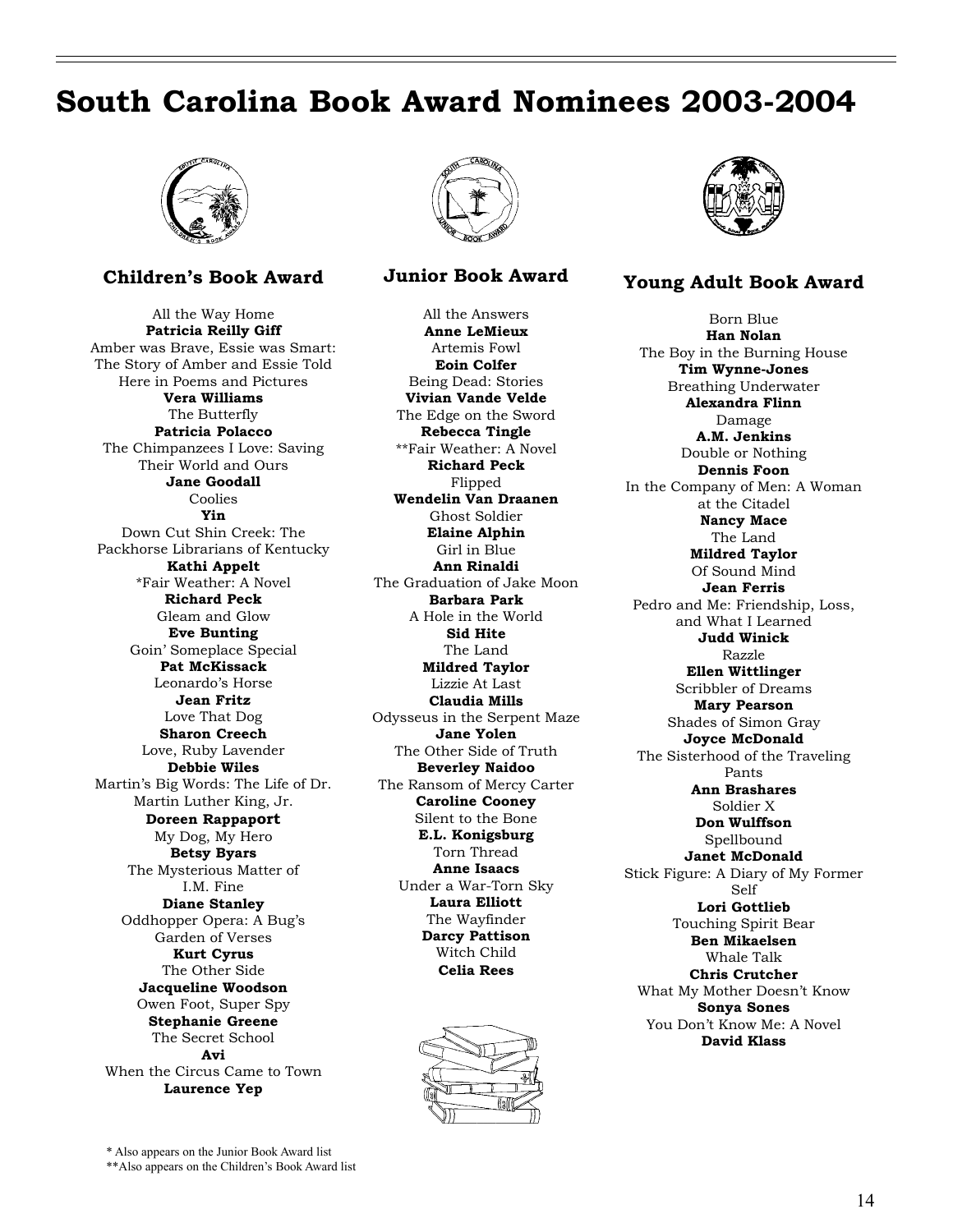# **BOOK AWARD NEWS**

### Patty Tucker, Book Awards Chair, *ptucker@sc.rr.com*

 On the opposite page are listed the SCASL Book Award Nominees for the 2003-2004 school year. They have been carefully chosen by members of each of the three committees. These committed media specialists devote hours and hours to their selections: the members of the Children's Book Committee read up to 150 books, the Junior Book Committee members read 125, and the Young Adult Committee members read 100 titles from which they select the best--those titles you see opposite. Below are the guidelines which explain how you can be part of the voting process to choose the winner in each category. It is your participation that makes the overall program such a success.

South Carolina Book Award Guidelines, revised in 1996

- 1. Participation in the Book Award programs is open to all students who are attending public and private schools in grades 3-12.
- 2. It is suggested the media specialist be the sponsor of the award program in a school; however, any teacher or administrator may act as sponsor.
- 3. In order that the students may participate, the sponsor should:
	- a. Secure the support and authorization of the principal.
	- b. Provide information about participating in the award program to teachers and students.
	- **c. Read the books to determine if they are acceptable by the school's book selection policy.**
	- d. Have available at least twelve of the twenty titles. (Votes for the books should be sent to their corresponding book award vice-chairman by the specified date, usually late February.)
	- e. Encourage individual students, teachers, and classes to participate in the award program and promote the award in various ways.
	- f. Provide ballots for voting. Students are eligible to vote for the book award program if they **have read or have heard** three of the books on the list. Ballots will be available on the SCASL website.
- 4. Since it is the purpose of the Book Award programs to encourage reading, each media specialist may choose the best list or combination of lists to serve his/her school. Schools must purchase at least 50% of the titles on each appropriate list. Students should read a minimum of three books from a list in order to vote for that award.

### **Voting Deadline for Book Awards is March 12, 2004.**

### **Book Award Banners**

The banner is to represent a Children's Book Award Nominee, Junior Book Award Nominee, or a Young Adult Book Award Nominee. It must measure 2'6" by 6', to be hung vertically. It must be made from cloth and have a 2" pocket on the top for the insertion of a dowel rod and three (3) "buttonholes" through this pocket for alternative hanging measures. The banners must have the author and title on the front. To identify the banner, place a 3"x 5" card on the back with the name of the designer (individual or group), the class, school, and name of the sponsoring media specialist(s). The banner will be judged on the authenticity of the art as it relates to the book as well as on the artistic quality of the banner. All artwork must be the original work of the child or children involved and must be the work of the students and not an adult. Certificates of participation will be awarded to every participating school as well as a prize of \$25.00 to the first place winner in each of these categories. Details about submission of banners will be in the next *Messenger* as well as on the SCASL Web page.

### **Banner Submission Deadline is March 12, 2004.**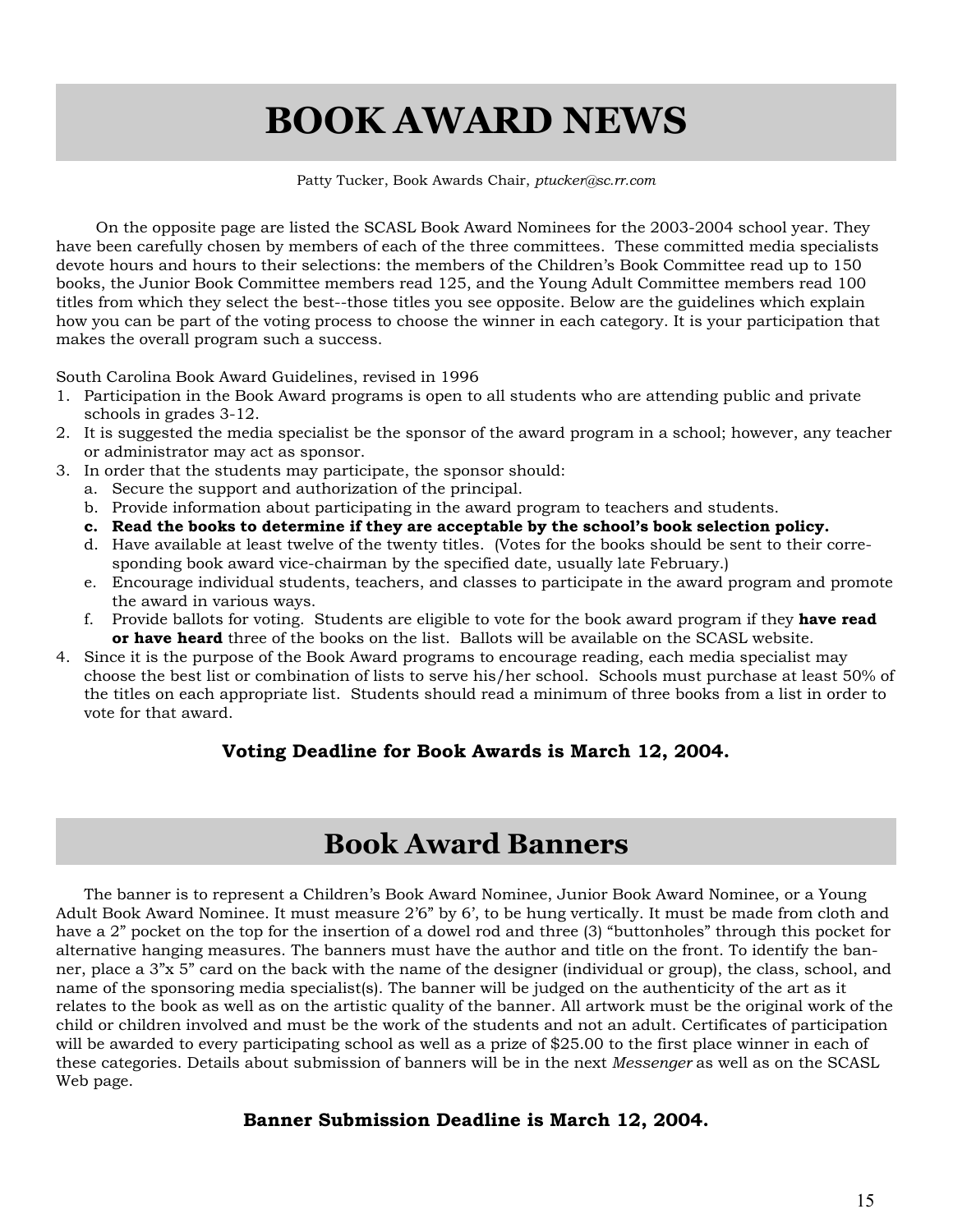# **WINNING WAYS**

Peggy Harrison, Brewer Middle School, Greenwood, *harrisonp@mail.gwd50.k12.sc.us*

*What's the most obvious difference between the busy, crowded library media center that is an important, integral part of the learning that goes on at a school and the almost empty, underutilized library media center whose impact is minimal?*

There are many possible answers to the question posed in the preceding paragraph, but one of the most succinct and commonly accurate is—no great surprise here!—ATTITUDE, more specifically the attitude of the library media specialist. The certainty denoted by those capital letters comes from experience and observation, my own and that of my colleagues.

As library media specialists we often feel that the web site sobriquet "warrior librarian" is all too true many days, as we fight to maintain our place and our budgets and to achieve recognition for our mission and our programs. If we want to emerge as winners, and more importantly to have our students emerge as winners, adopting a winning attitude is the first step to victory.

All of us have heard that tired, old, dismissive statement "Poor \_\_\_\_\_, she/he just can't win for losing." Many of us unconsciously echo that resigned attitude about failure when we begin defensively listing all of the reasons why we *cannot* succeed. "My fixed schedule makes it impossible for me to even speak with teachers, much less plan with them." "I don't have a fulltime (or part-time) aide like does." "My principal wouldn't even consider that" (said prior to any consultation with that principal). These speakers have already acknowledged themselves defeated before they have even made an attempt at success.

Making the decision to be a winner requires a great deal more effort than finding excuses for not even attempting to succeed. A winning attitude requires constant cultivation and, as with nurturing our students and our own children, unrelenting hard work. However, the benefits, measured out in student learning, professional collaboration, and community awareness, are worth the effort.

There are many signposts that point to a winning attitude, but here are some of the most evident and useful for mapping the way to a successful library media program:

• **Courtesy** may seem a bit quaint and outdated, but everyone appreciates a cordial welcome. Fellow faculty members and students alike are more apt to return to the library media center when they feel that we really want them to use the facility, its resources, and our services. Even if we are truly unable to assist with a particular request, the student or teacher making it will appreciate being treated as a welcomed patron instead of an annoying interruption.

Listening, actively listening, to our colleagues and our students gives us the information we need to be winners. As school library media specialists, we are information professionals, but too often we neglect to gather information about the needs and interests of the students and faculty at our schools. Carefully listening to

those we serve is the only way to ensure that the library media center is providing them effective service.

• **Perseverance** can overcome almost any obstacle. All of the defensive rationales quoted earlier are really just indications of some of the challenges that library media specialists have to surmount. Whenever I think of obstacles, I recall the story about the bear hunt. If you can't go through it, you go over it, around it, etc. Many of the long-standing principles and practices concerning the library media center and its function within the school appear as solid brick walls, incapable of being scaled. Grab a shovel and start tunneling instead. But be prepared; when that rigid wall called "the way it's always been done" tumbles down, some of your comfort level will be lying in the rubble. And that statement brings us to the most important signpost on the road to success.

• **Innovation** goes beyond flexibility. Flexibility denotes a willingness to change and adapt as required. Innovation signals a proactive approach that changes to meet anticipated needs and that constantly seeks new goals. Innovation demands that the library media specialist learn continuously in order to establish the library media program as an integral part of the learning community.

The first of these signposts, courtesy and listening, point us to better, more productive relationships with the other members of our school community. The latter two, perseverance and innovation, signal our commitment to building a quality library media program. All four indicate a winning attitude, the positive, can-do determination to better provide students and teachers with the quality resources and programs that make all of us winners.

### Tips For Running a User-Friendly School Library Media Center

Answer the questions before they are asked. Explanation: Try to anticipate the questions of users and promote the answers via newsletters, flyers, email, programs, and other services.

### Be approachable.

Explanation: Before users ask for help, offer to assist.

### Be Prepared.

Explanation: Plan ahead, set things up, and get things organized before you leave school the previous year or negotiate some summer work hours for either pay or 'Comp. Time' for the upcoming school year.

### Make resources accessible.

Explanation: Don't hide the periodicals. Put them where…yes, they can be read and used and checked out. More tips next issue!

> Glenda Green, Keenan High, Richland One, greencrew3@juno.com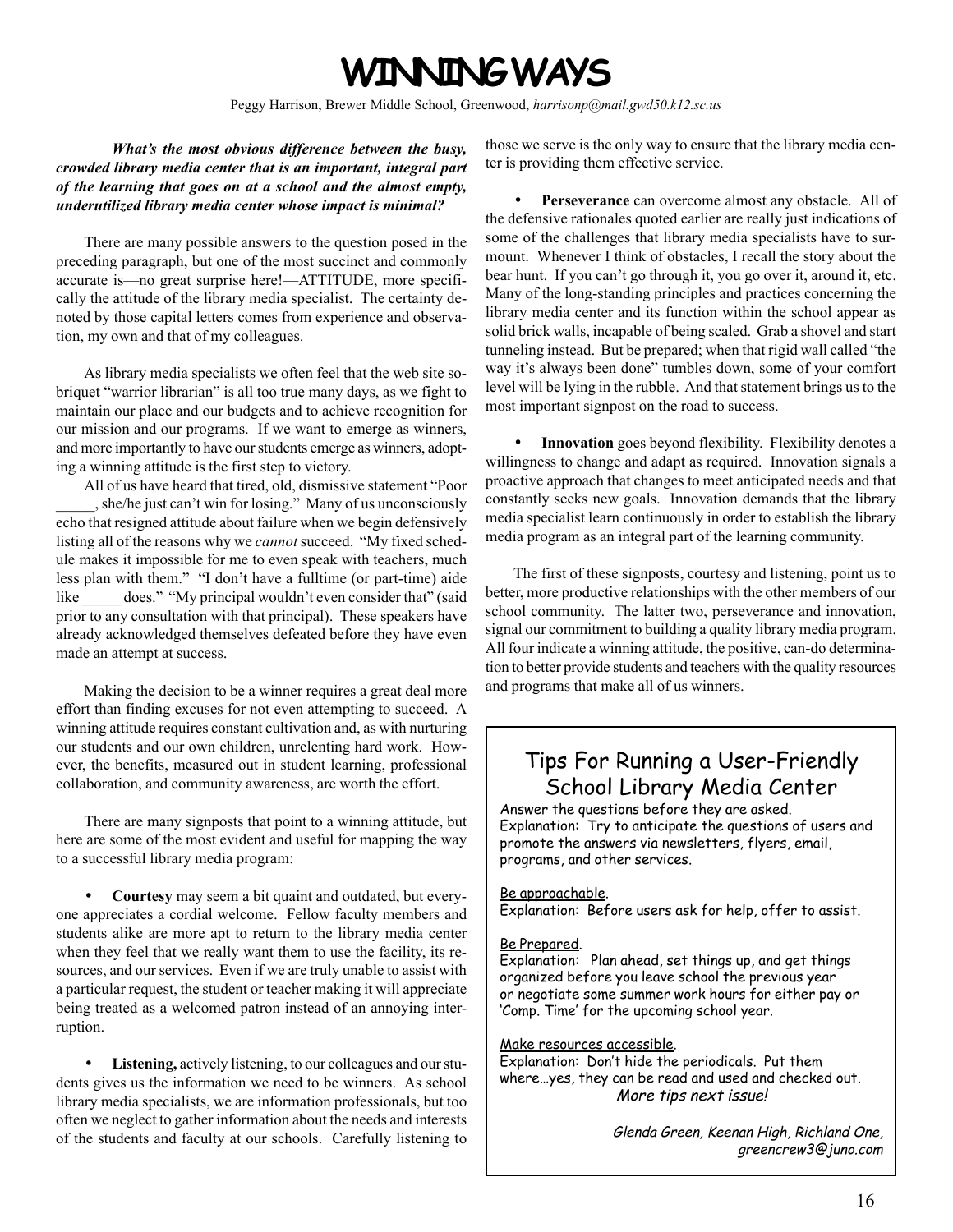# Welcome Aboard the S.S. Reading Adventure: Opening a New Library Media Center Beth Hale, Media Specialist, James Island Elementary School, *bethhale90@yahoo.com* During the summer, I met with the principal and talked

The S. S. Reading Adventure is the new media center at James Island Elementary in Charleston County. I am the sometimes overwhelmed, most times crazed, and always excited new captain of this ship. Adventure is the key word. This experience has already been an amazing adventure, with some rocky seas, but smooth sailing is ahead.

It all started late in the spring when I accepted the position at the new James Island Elementary School. I was entranced by the blueprints, and even more excited when I visited the construction site. Visions of my favorite media centers danced in my head. I thought about what kind of theme I would do. (Clearly, I decided on ships!) I even emailed Deborah Ford for help and confidence. After the shock and celebration, the work began.

First things first, I contacted John Bach at Follett and started talking about an opening day collection. A three-year plan was decided upon: purchase one half of the books the first year, then the remaining half over the next two years. I then emailed all of the teachers being transferred to the new school introducing myself and asking for suggestions for material selection. I also emailed the media specialists at the other James Island elementary schools to learn about the children's tastes and the teachers' resource needs. Soon, John delivered the thick printed book lists, and set up the lists on a titlewave account. I spent evenings shaping the lists to fit the allocated book budget, while making sure we ordered all the "must haves." This was quite a job! Just after I submitted my final list, the book fund allocation was raised (yippee), so I am currently working on another big order with the help of the teachers and soon the students.

Now that the books were getting squared away, I went to meet with the purchasing supervisor for Charleston County. Because I was joining the process late in the game, all of the major decisions were already made. The colors, carpets, and furnishings were chosen. I was thrilled (and a little relieved) as she showed me what the library and all of the furnishings would look like. This seems like ages ago and now the media center is filled with books, furniture, and even the wonderful ship signal flags are flying – adding such a bright touch.

With the newfound knowledge of my library start up budget, I went to work on the fun stuff. I scoured all the catalogs ordering the tools of our trade: puppets plus tree and stage, easel, flannel board, wall hangings, bookmarks, and much more. I did, however, forget things like bookends! The books are currently sliding on the shelves (until I take up a helpful colleague on her offer of a loan!). The Ellison order was one of the most fun to create. Coming from a school with just bold and italic, I drooled over the lollipop letters and have since used then in all of my signage. The teachers all wholeheartedly agree that we have an incredible collection of die cuts.

about what some of our needs were for technology. The school is outfitted with two wonderful computer labs directly off the media center, yet no technology instructor was funded. Thank goodness my forward-thinking principal believes in the value of an open access media program. The rest of the summer involved checking on the orders, finalizing processing specifications, and hunting for nautical treasures to decorate the soon to be christened S.S. Reading Adventure. I visited the school more often than I may have been welcome and drove everyone I knew by to see it.

I did have a few scary moments. Three weeks before school was to start, I called to check on the aforementioned Ellison order. Armed with the P.O. number, I was confident. I was petrified when told me they had no record of any order. Visions of the Ellison-less teachers haunted me. Our order did get processed, and arrived in time for school to start. However, we are still waiting for a number of materials. More fear welled up in me as I watched the scores of new computers being unloaded. The sheer number of potential technology troubles and questions left me panicked.

In the middle of July, the books arrived. I was heartbroken that I missed the truck by minutes. I had dreamed of watching all those boxes unloaded. I was so excited to tear open the boxes and start shelving. This was not meant to be, however, as the next day I returned to find all of my low shelves and half of my wall shelves blocked by large television boxes. I tried to have them moved, but Mt. Zenith remained solidly in place for the next two and a half weeks. Finally, two weeks before school was to begin, the large boxes began to disappear as the televisions were installed in the classrooms.

With the help of some wonderful volunteers, the books made it onto the shelves in just a matter of days. This made it all real. The books really brought the room to life. Teachers and parents started talking about how great the library looked. I swelled with pride, and humbly explained that it was, indeed, simply the books! In the few days before school began the computers were set up, Follett software installed, and my encyclopedias arrived. I sighed in relief, somehow feeling we couldn't open without encyclopedias.

As smooth as this all feels, we are still waiting for our Accelerated Reader software, still waiting for the media center televisions to be mounted, and still waiting for the studio equipment to arrive. Thank goodness for the encyclopedias, huh?

All in all the experience has been one without comparison. I am truly so honored to have been chosen to start this adventure. All the hard work has been worth it and I cannot wait to share the media center with the students, teachers, and staff of James Island Elementary. Next time anyone is in Charleston, come visit us!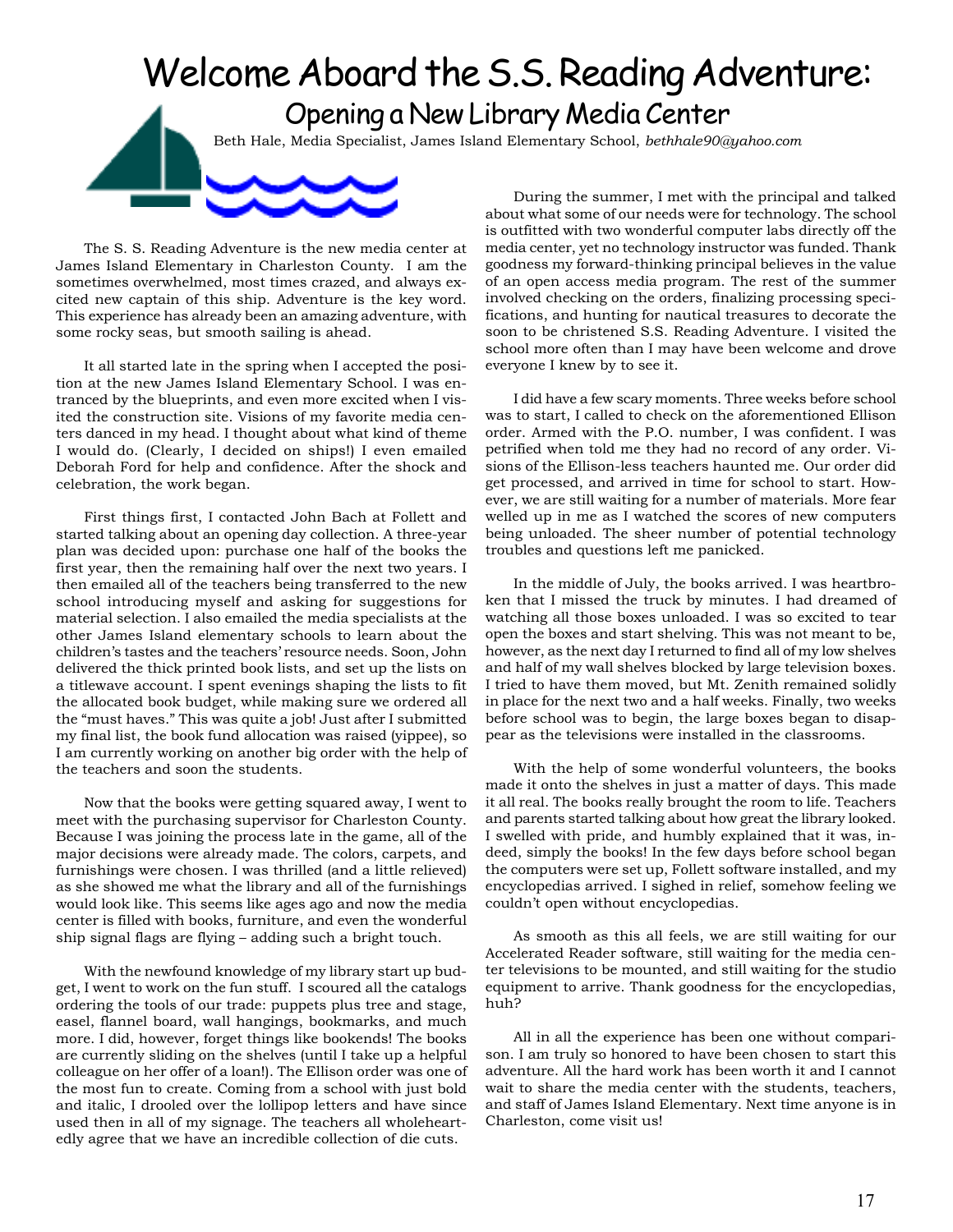# Collaborating to Increase Student Achievement in Social Studies

Brenda Milton, Bishopville Primary, *brm47@yahoo.com*

The time of standardized testing, school report cards, and professional accountability is here. They are not going anywhere; they are here to stay. What can we, with our skills as media specialists, do to increase student achievement in our schools? We must step up to the bat with the classroom teacher to plan, assist, and participate in the learning of each child. Collaboration can lead to a teaching partnership in which the teacher with her knowledge of content and of her students and the media specialist with familiarity with a variety of resources and skilled in information literacy combine their areas of expertise to ensure a rise in student achievement.

Building these partnerships takes time. In my experiences working with teachers, I first had to work at getting teachers to depend on me. For example, by getting a book that is requested, you demonstrate that your services are necessary to them. They begin to "need" you. However, most still do not view you, the media specialist, as a teacher. So you listen. You listen to the "talk on the halls." You already have them on your side. Now, show them that you are one of them . . . a teacher. All the "talk" is student achievement and standards. Social studies standards are the "hot" topic under discussion now. Teachers are always sharing their concerns about how to include social studies into their instructional day. "Not enough time in a day. . . students find the books boring, etc." This is when you put your arm around their shoulder and say, "Come with me." A fourth grade teacher took this walk with me one day. We discussed the time factor, expectations, resources, student test performance, students' interest, etc. We began making steps toward a collaborative partnership to increase student achievement in social studies. Thus we:

1) Discussed expectations.

We discussed what we knew was expected of us as teachers. Increasing student achievement is the school's mission. The school report card points out to us how successful we have been as a school. District reports show how successful the teacher has been. Our planning focus began with the clear expectation of fulfilling the school's mission.

- 2) Studied the social studies and language arts standards. We took out the fourth grade standards and brainstormed ways to integrate the social studies content standards into the language arts instructional program. This would help ease the time factor. Use the social studies textbook for guided reading.
- 3) Made a curriculum map. For social studies, we took the four areas (history, government, geography, and economics) and established a timeline for addressing the standards, with the largest chunk of time going to history. The timeline begins in August and ends in March. 4) Looked at available resources.
	- We looked at book series. Series like *Geography Starts* and *Mapping Earthforms* would be great for building vocabulary, making comparisons, and for classification activities. A unit on Natural Disasters could include the reading of *Tornado* by Beverly Cleary and a research project to integrate information literacy skills. To make learning meaningful and interesting, we were very specific about the resources and student activities. We added standards, a resource list, activities, and assessments to the map.
- 5) Decided on responsibilities. We made a list of necessary things to do and who would do them: acquire additional materials; commit to planning ahead of time; develop evaluations, etc.

This is partnering in progress. We both have the same goal . . . increase student achievement in social studies. With the emphasis on standards and accountability, the teacher/media specialist partnership can effectively integrate the social studies standards throughout the instructional day. Jean Donham states the benefits of collaboration to students in her article in the March 1999, NASSP Bulletin titled, "Collaboration in the Media Center: Building Partnerships for Learning." ". . . It is, after all, student learning and student achievement that schools are all about! Assignments created by teachers and library media specialists in concert are more likely to be authentic, complex, and significant . . . As a result, students benefit and achievement rises."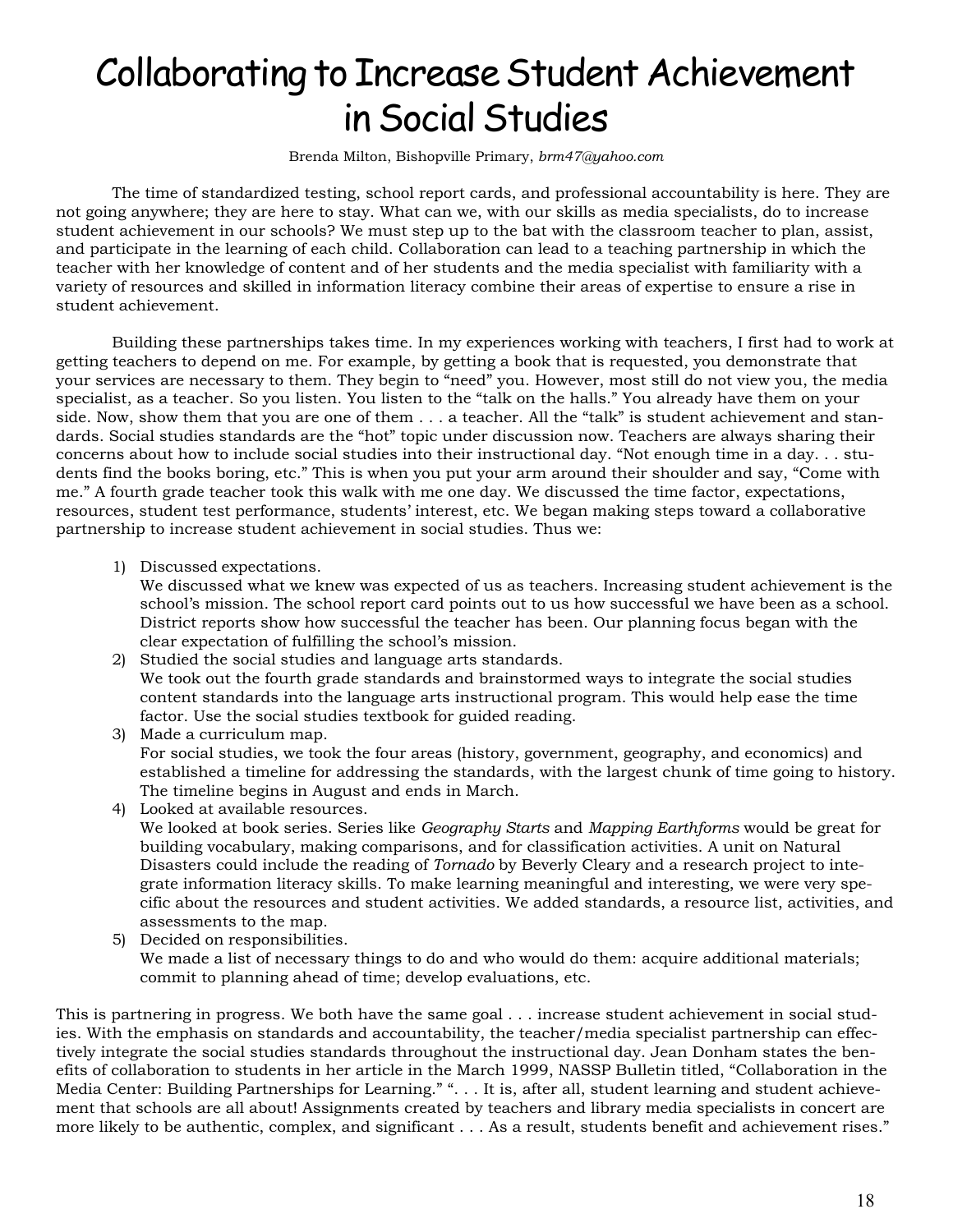# SCASL Honor Rolls

Every day, whether we realize it or not, someone brightens our day or makes it easier for us to function well. It may be a spoken word or a friendly gesture or a conscious effort to support us and our programs. Though many thanks go to our students and our teachers, it is the administrators and paraprofessionals who help with the nitty-gritty of our daily efforts. You have the opportunity to honor these special people by nominating them to their appropriate Honor Rolls. They will be recognized in the Media Center Messenger and the conference program, they will receive a certificate of merit, and a letter of commendation will be sent to their supervisor, superintendent or school board. This program is ongoing throughout the school year and nominations may be sent in at any time. The December deadline makes sure names are in the conference program.



To submit a nomination to the Honor Roll of Administrators, please include the following in your application:

- Your name, position, and address
- Name of nominee and position
- Name and address of school
- Names and addresses of superintendent and chairperson of the school board

On a separate sheet please include the following:

- Description of the activity for which nomination is being made
- One or two sentences for publication purposes summarizing the reason for nomination
- Verification: e.g., agendas, programs, photos, clippings, letters of commendation, etc.

**Send the completed nomination no later than December 5, 2003 to Tambra Pingle, Public Awareness Chair, 111 Garden Drive, Columbia, SC 29204**



To submit a nomination to the Honor Roll of Paraprofessionals, please include the following in your application:

- Your name, position, and address
- Name of nominee and position including number of years at current position
- Name and address of school
- Name of supervisor or media specialist and principal

On a separate sheet, please include the following:

• a short description or tabular list summarizing the reasons for the nomination (consider responsibilities, work habits, strengths, and interaction with media patrons)

At least one letter of recommendation from someone other than the person making the nomination (example a teacher/principal/media patron/etc.)

> **Send the completed nomination no later than December 5, 2003 to Tambra Pingle, Public Awareness Chair, 111 Garden Drive, Columbia, SC 29204**

### **Attention All Media Specialists!**

Are you National Board Certified, or did you have a book challenge at your school during the last school year? Would you like to be a part of a workshop on either of these two topics for the SCASL conference in Greenville next March? If you are interested, please contact Patty Bynum at *pbynum@greenville.k12.sc.us*

NOTE: Email is provided to employees for the instructional and administrative needs of the district. E-mail correspondence to/from a district e-mail account may be considered public information and subject to release under the South Carolina Freedom of Information Act or pursuant to subpoena.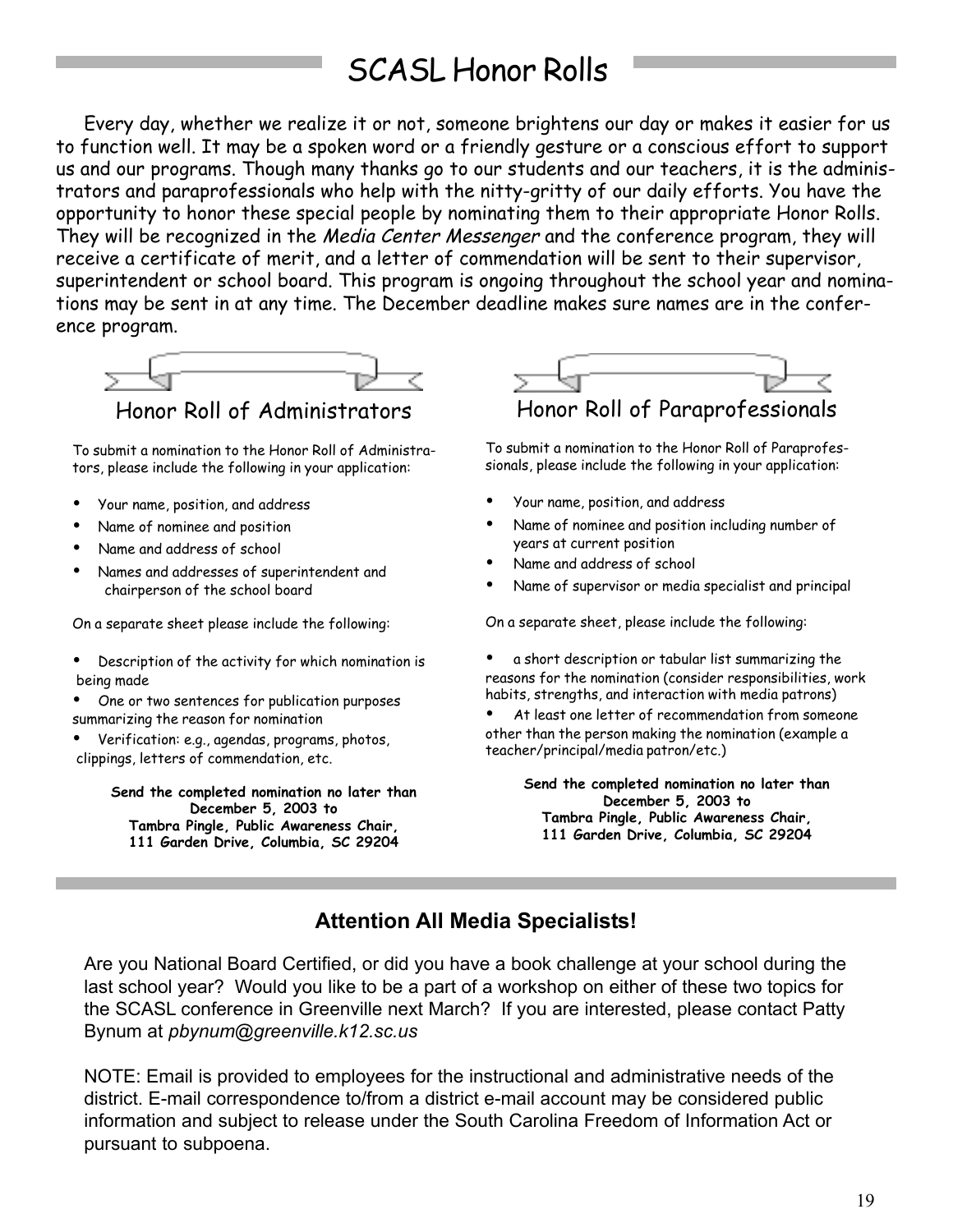South Carolina Association of School Librarians

# **Literacy and Learning@Your Library**

March 24-26, 2004

Palmetto Expo Center, Greenville, South Carolina

### **Application To Present**

**(Deadline for submission: Received by October 17, 2003)**

Please type or print all information.

| <b>Main Presenter</b>                                                                                                 | Co-Presenter      |
|-----------------------------------------------------------------------------------------------------------------------|-------------------|
| Vendor: Yes $\_\_\_\_\$ No $\_\_\_\_\_\$                                                                              | Vendor: Yes No No |
| Name $\overline{\phantom{a}}$                                                                                         | Name              |
|                                                                                                                       |                   |
|                                                                                                                       |                   |
| <u> 1999 - Jan Barbara de Santo de Santo de Santo de Santo de Santo de Santo de Santo de Santo de Santo de Santo </u> |                   |
|                                                                                                                       | State <u>Zip</u>  |
| Phone $\overline{\phantom{a} \phantom{a}}$                                                                            |                   |
|                                                                                                                       | Email             |
|                                                                                                                       | Home address      |
| <u> 1999 - Jan Barbara de Santo de Santo de Santo de Santo de Santo de Santo de Santo de Santo de Santo de Santo</u>  |                   |
| State <u>Zip</u>                                                                                                      |                   |
| Phone $\qquad$                                                                                                        | Phone             |
|                                                                                                                       |                   |
|                                                                                                                       |                   |

### Session Title **Letters Letters Letters Letters Letters Letters Letters Letters**

**Main Presenter**

**Session Description:** Your description will appear in the program and should be written to "market" your session. (No more than 50 words. Use back of page if necessary.)

**Please include a brief statement for the presider to use to introduce you before the session begins: \_\_\_\_\_\_\_\_\_\_\_\_\_\_\_\_\_\_\_\_\_\_\_\_\_\_\_\_\_\_\_\_\_\_\_\_\_\_\_\_\_\_\_\_\_\_\_\_\_\_\_\_\_\_\_\_\_\_\_\_\_\_\_\_**

**Equipment Needs:** Computer hardware, peripherals, and Internet connectivity will NOT be provided.

| Choose program format you prefer:                             |            | 1 hour |      | 2.5 hour workshop         | 5 hour workshop |
|---------------------------------------------------------------|------------|--------|------|---------------------------|-----------------|
| For technology sessions, what level of expertise is required? |            |        |      | Novice                    | Experienced     |
| Has this program been presented before?                       |            | Yes    | No.  | If yes, where?            |                 |
|                                                               |            |        |      | When?                     |                 |
| Would you be willing to make your presentation twice?         |            |        | Yes  | No.                       |                 |
| Is there a day when you are NOT available to present?         |            |        | Wed. | Thurs.                    | Fri.            |
| Is the appeal for:                                            | Elementary | Middle | High | ? (Check all that apply.) |                 |

 $\mathcal{L}_\mathcal{L} = \mathcal{L}_\mathcal{L} = \mathcal{L}_\mathcal{L} = \mathcal{L}_\mathcal{L} = \mathcal{L}_\mathcal{L} = \mathcal{L}_\mathcal{L} = \mathcal{L}_\mathcal{L} = \mathcal{L}_\mathcal{L} = \mathcal{L}_\mathcal{L} = \mathcal{L}_\mathcal{L} = \mathcal{L}_\mathcal{L} = \mathcal{L}_\mathcal{L} = \mathcal{L}_\mathcal{L} = \mathcal{L}_\mathcal{L} = \mathcal{L}_\mathcal{L} = \mathcal{L}_\mathcal{L} = \mathcal{L}_\mathcal{L}$ 

**Return to: Robbie Van Pelt / 10 Gilder Point Court / Simpsonville SC 29281 Phone 864-968-2036/ Fax: 864-968-2039 Email: SCASL04@aol.com All applications must be received by October 17, 2003. Electronic submissions are permissible. All presenters must be listed on the application. Vendor presenters must be conference exhibitors. Notification of acceptance will be mailed to the main presenter**.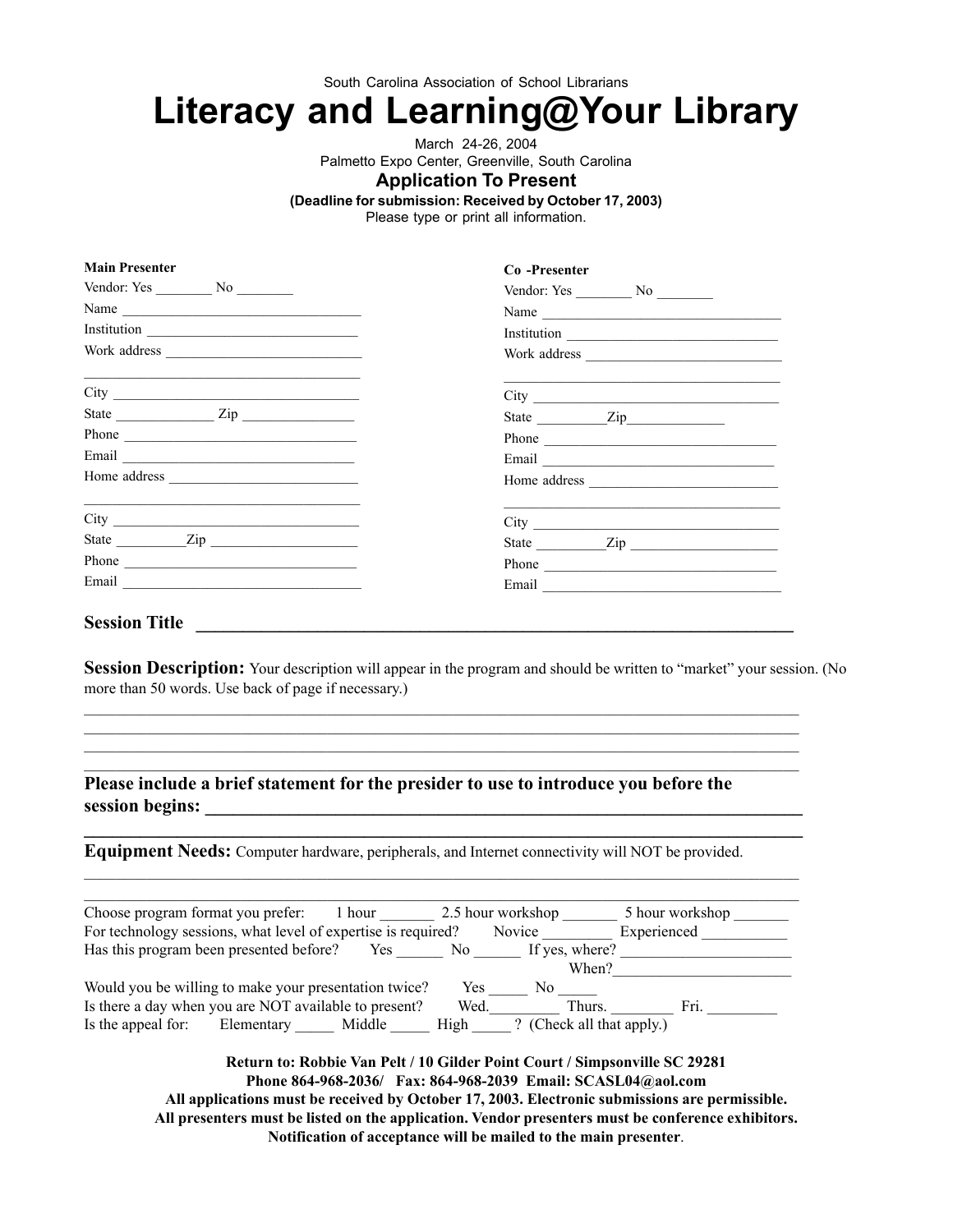# **SCASL Conference 2004: Literacy and Learning@Your Library®**

Literacy and Learning@Your Library® is what we are all about. That is the theme of our 2004 Conference which will be held March 24-26 in Greenville at the Palmetto Expo Center. Mike Eisenberg, cocreator of the Big6 Research model, will present a full day pre-conference session, concurrent session and keynote address. We will have lots of exciting, fun, and informative sessions. Please mark your calendar, request professional leave and make plans to attend. On the opposite page of this issue of the Messenger, you'll find an application to present. Please consider sharing your great program ideas with your colleagues. If you don't want to plan a formal session, consider our Exploratorium opportunity—you can share informally using a portable display board and handouts while meeting and networking with media specialists from across the state. (See below.) If you have program ideas, suggestions or requests, please contact:

*Robbie Van Pelt 10 Gilder Point Court Simpsonville, SC or email SCASL04@aol.com*

### **Proposal to Present One Hour Exploratorium Session**

SCASL Conference March 24-26, 2004, Palmetto Expo Center, Greenville, South Carolina Literacy and Learning@Your Library®

Exploratorium Session will be a one-hour table top exhibit session. Selected presenters will have the opportunity to share great program ideas via portable display and handouts (optional). Session will be held in conjunction with vendor reception on Thursday evening, March 25.

| Presenter's Name                     |                                               |
|--------------------------------------|-----------------------------------------------|
|                                      |                                               |
|                                      |                                               |
|                                      |                                               |
| <b>Additional Presenter (if any)</b> |                                               |
|                                      |                                               |
|                                      |                                               |
|                                      |                                               |
|                                      | Email <u>________________________________</u> |

**Phone: (864) 968-2036 Fax: (864) 968-2039 Email: SCASL04@aol.com All proposals must be received by October 17, 2003. Notification of acceptance will be mailed to main presenter.**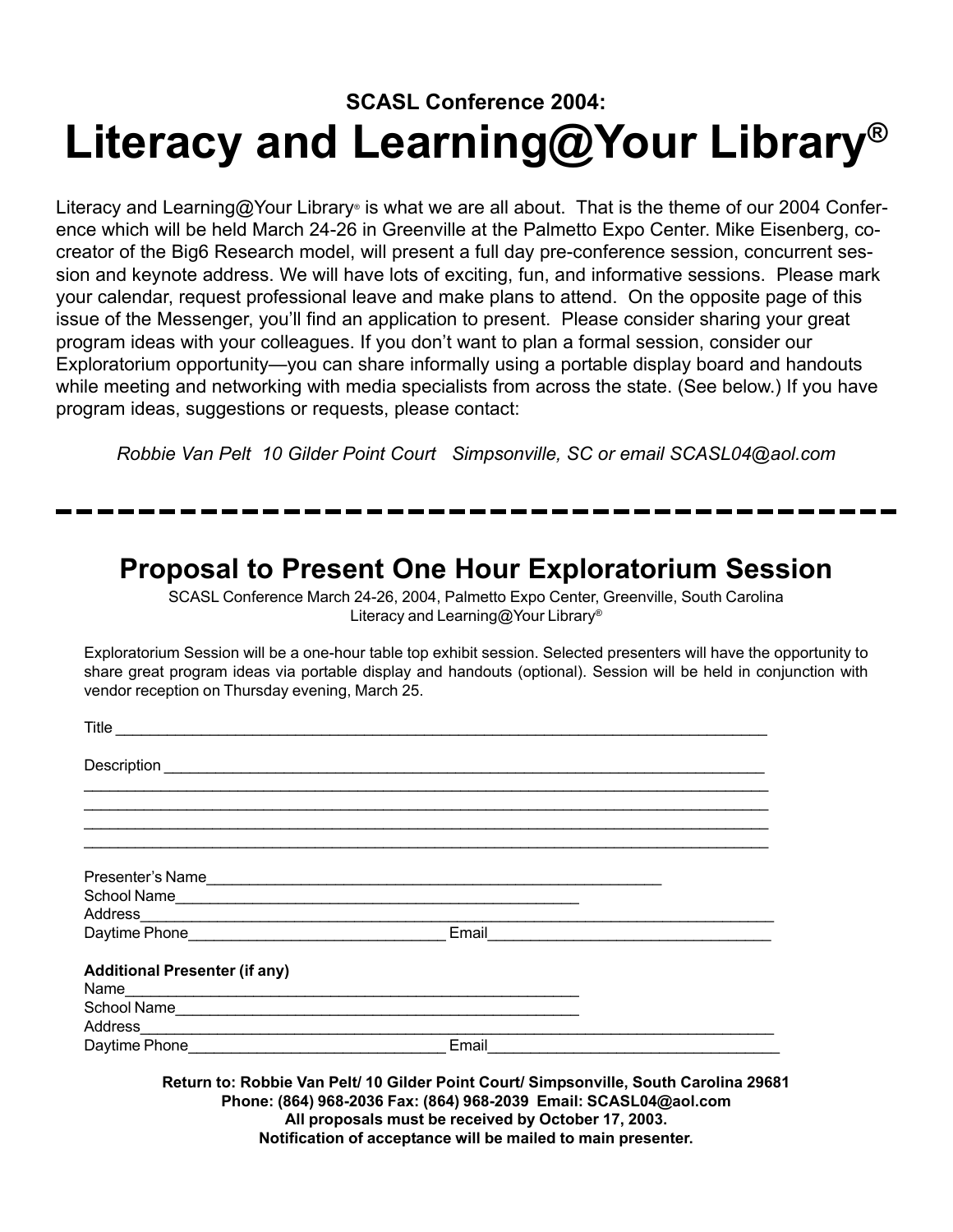## Why should you become a member of SCASL?

SCASL is your professional organization whose members, in addition to working library media specialists, include full-time students of library and information science, retired library media specialists, administrators at all levels--state, district or school--legislators, paraprofessionals, teachers, exhibitors and associations or businesses. The bulk of the membership is, of course, working library media specialists. We encourage you to join SCASL, either for the first time or to re-up your membership. You may say, "Why should I join SCASL? What does it do for me?" You need only look at the committees listed on pages 5-6 in this issue to see the various groups who work throughout the year to support you accroding to their purpose. The Regional Network establishes school level communication among all library media specialists throughout the state--members or not! The advocacy committee proactively advertises and explains the purpose of the school library profession; the awards committee recognizes excellence in many areas; the intellectual freedom committee assists in the case of challenges; and the book awards committee selects the finest books at all levels for the school children of South Carolina. These are only a few of the committees working for you. The mission statement of the South Carolina Association of School Librarians appears on page one of this issue. It is reason enough to join the association and work toward its pupose. Join now! Send in the completed application form below. Do it now. Memberships are welcome throughout the year, but only those applications sent in by November 1, 2003, will be included in the organization's directory.

| PLEASE CHECK AS APPROPRIATE:<br><b>Individual Membership</b> |              |                                                                                                                                                                                                                                |
|--------------------------------------------------------------|--------------|--------------------------------------------------------------------------------------------------------------------------------------------------------------------------------------------------------------------------------|
|                                                              |              |                                                                                                                                                                                                                                |
|                                                              |              |                                                                                                                                                                                                                                |
|                                                              |              |                                                                                                                                                                                                                                |
| $\Box$ Active Library Media Specialist                       |              |                                                                                                                                                                                                                                |
| or TERI<br>$\Box$ Full Time Student                          | \$30<br>\$10 | <b>HOME ADDRESS</b>                                                                                                                                                                                                            |
| $\Box$ Are you a retired Library Media Specialist?           |              |                                                                                                                                                                                                                                |
| Please check.                                                |              |                                                                                                                                                                                                                                |
| <b>Associate Membership</b>                                  |              | Phone Fax                                                                                                                                                                                                                      |
| State, District or School Adm.<br>⊔                          | \$ 5         |                                                                                                                                                                                                                                |
| $\Box$ Legislator                                            | \$5          | E-Mail Check No.                                                                                                                                                                                                               |
| Paraprofessional                                             | \$5          |                                                                                                                                                                                                                                |
| Teacher<br>n.                                                | \$5          | <b>BUSINESS ADDRESS</b>                                                                                                                                                                                                        |
| Exhibitor<br>n                                               | \$15         |                                                                                                                                                                                                                                |
| Association or business<br>n                                 | \$50         | Street and the state of the state of the state of the state of the state of the state of the state of the state of the state of the state of the state of the state of the state of the state of the state of the state of the |
|                                                              |              |                                                                                                                                                                                                                                |

## Why shouldn't you become a member of SCASL?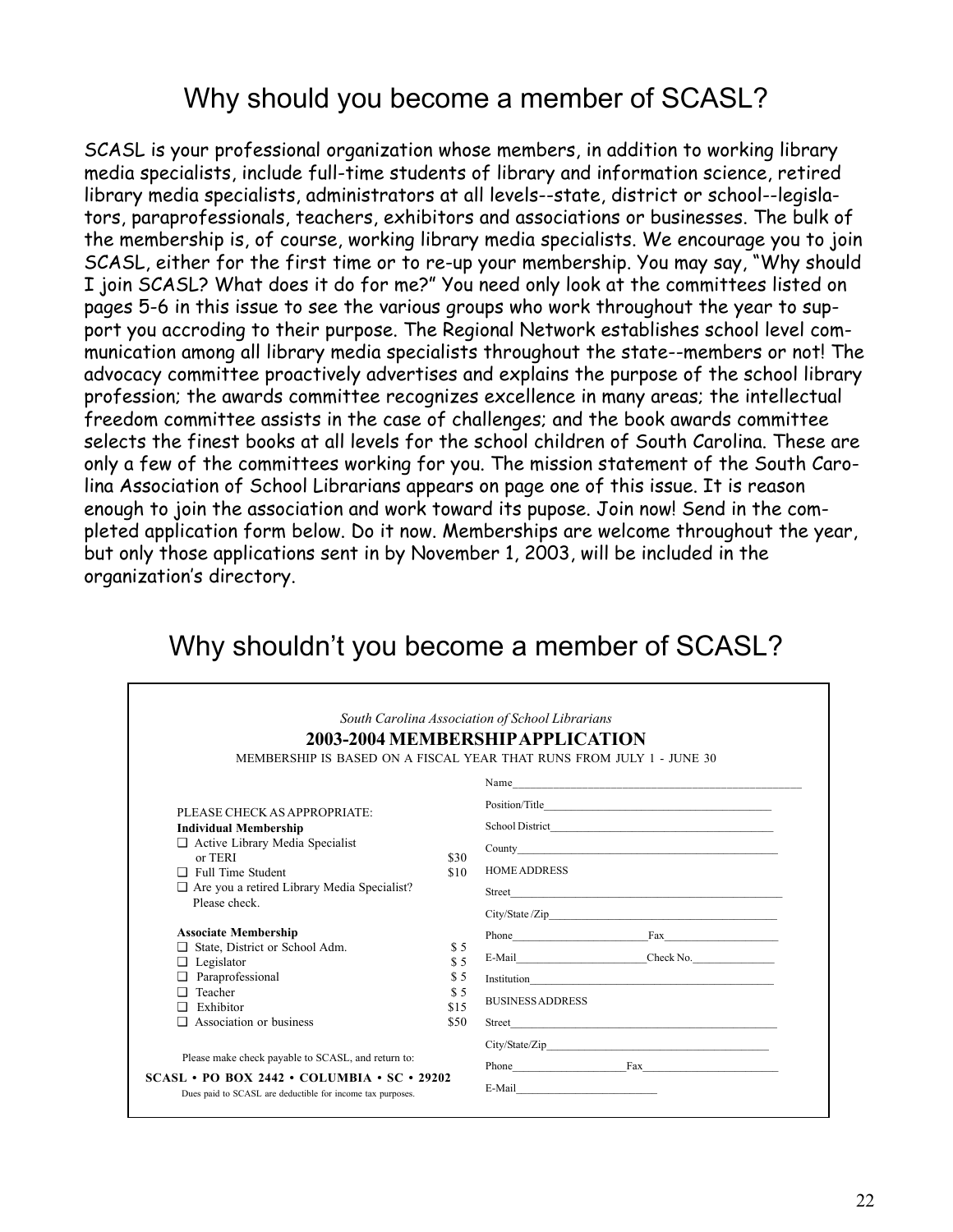## Why should you join the SCASL Listserv?

*SCASL Listserv provides you with constant communication with other members which allows you to share ideas, ask questions, help others solve problems, and find information as you need it. But it can even be more significant as seen by this letter sent to Frankie O'Neal, director of the Regional Network, by Kathleen DuRant. And Kathleen is not the only LMS who has profited from her membership in the Listserv. Read on.*

### Fran:

Thanks for your help, through Lynda, with my recent job search. I found out Wednesday, April 29th, that my district was re-assigning me to teach social studies next year because my position as the second media specialist at Manning High School was being eliminated. I had an idea that they were only going to have one media specialist at the high school but I thought they were going to send me to another media center in the district.

I sent a message to the listserv Thursday, May 1st. I got a call at work the next morning from the principal at Greeleyville Elementary. The media specialist there, LeAnn Gause, was leaving to move to the upstate. She saw my message and asked some of the teachers there from Manning if they knew me, which they did. I finalized my application on the SCCTR web site and scheduled an interview for Tuesday, May 6th. The principal called me on Monday, May 12, to tell me the job was mine. It only took 12 days to find a job. The best part is that if I did not think that was the right job for me there were other schools on my list to interview. I was still scheduling interviews the morning I found out about the position in Greeleyville. I can credit the listserv with a major portion of my success in finding a job so quickly. The job at Greeleyville was not posted on the SCCTR vacancy list until after I had interviewed and the person who answered the phone at the district office when I called told me there was a hiring freeze in the district. The online application process at the SCCTR web site and the vacancy list are also a great benefit for South Carolina teachers. I think it would make a nice little inservice for teachers because all of them probably do not know about that service. I was familiar with the web site because of my National Board stuff. This is definitely a strong endorsement for the SCASL list. I found a job much more quickly that I would have. I also gained support and encouragement in a stressful time. I was planning to concentrate on studying for the NB test the entire month of May. I am glad the job search went so quickly so I can get back to studying. Kathleen DuRant, jkdurant@ftc-i.net, Manning SC

*Ed. note: And Kathleen reports her new job is great!*

## Why shouldn't you join the SCASL Listserv?

T*his wonderful recounting of the everyday adventures of a library media specialist was posted to the SCASL listserv late last spring. It is reprinted here so that those of you who have not signed up for listserv can enjoy the humor in some of Jennifer's . .*

# Trials and Tribulations . . .

*.*

Jennifer Reilly, Beaufort Academy, *greilly@beaufortacademy.org*

Whew...what a month! When I was at the SCASL conference I got word that the Internet was down at our school and no one seemed to know what the problem was. Upon my return I was notified that our ISP skipped town in the middle of the night and we had to find someone else immediately. We decided it would be quicker and cheaper to stay with our wireless technology and the new company agreed. This was not the case....after four weeks, much rain, incompatible equipment, and a tree, we had to go with a third company! They showed up on the day of my author visit and proceeded to hammer on the roof during the morning performances. I had words with the technology director (lucky man - he's my husband) and they agreed to hammer only BETWEEN performances but needed to communicate by cell phone to the headquarters adjusting the radio frequencies! My visiting author, April Pulley Sayre was a trooper and very gracious but I was terribly embarrassed. (I know she understood, however, because she had been frustrated trying to reach me by email for the past month!) The author visit was a success, the Internet was up that afternoon, and I made amends to my husband.

What did I learn? That I rely very heavily on the Internet and missed it very much! I research, instruct, place orders, communicate, and plan using the Internet. The silver lining in all of this was DISCUS. I want to thank Mary Bull and every saint that has anything at all to do with DISCUS. I had printed brochures about DISCUS at the start of the year and again after the holidays and as soon as it looked like the Internet was going to be down for any length of time I gave a whole school review about using it and how they can access it from home. Our upper school students could complete projects with much-needed full text articles and our lower and middle schools made extensive use of GoGrolier and Sirs Discoverer. I didn't feel the least bit inadequate because I had discontinued my Reader's Guide to Periodicals. (Don't have space for many back issues anyway.) And many of our parents were taught by our students how to use it since they were accessing it from home.We got to have Internet Access for almost three days. Just long enough to type in all the new IP addresses. Our new radio then got fried by lightening during that bad storm on the weekend. Who knows when they'll get the new radio in. But I'm mellow...I can handle anything. *Now when was that next conference?*

### **Last call for this year! Authors on the Beach**

Carolina Forest Elementary School, Myrtle Beach. Friday and Saturday, SEPTEMBER 26th and 27th, 2003 For more information, email KidConnect2002@aol.com or contact Annie Smith at 843-450-5653. Deadline for registration is September 20, 2003.